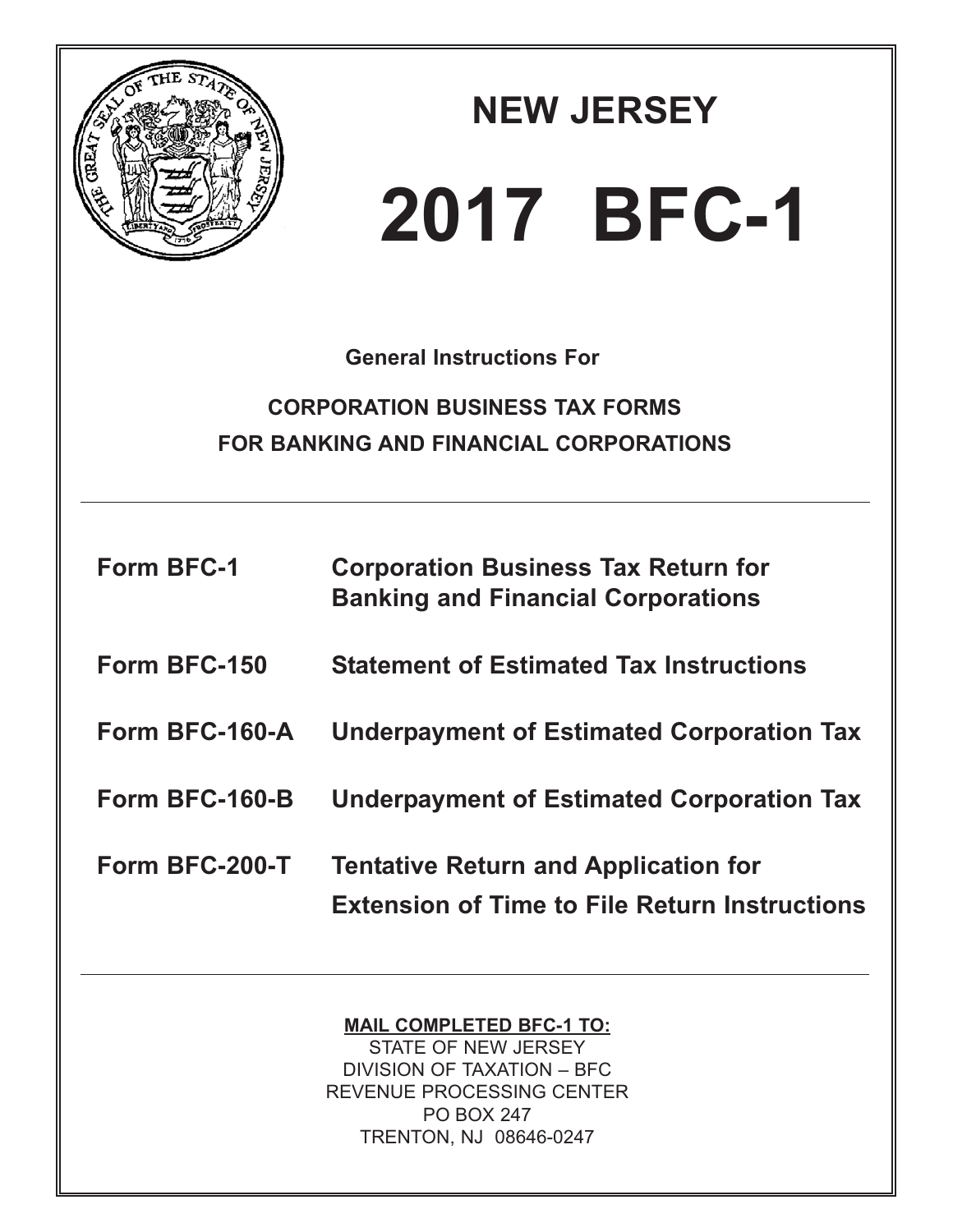#### **BFC-1 – TABLE OF CONTENTS**

| <b>Subject / Instruction Number</b>                                          | Page            |
|------------------------------------------------------------------------------|-----------------|
|                                                                              | $\overline{2}$  |
|                                                                              | 1               |
|                                                                              | 6               |
|                                                                              | $\overline{4}$  |
|                                                                              | 12              |
|                                                                              | 2, 3            |
|                                                                              | 11              |
|                                                                              | 8               |
|                                                                              | 8               |
|                                                                              | 1               |
|                                                                              | $\mathbf{1}$    |
| Estimated Tax Installment Payments 44, 45(a)                                 | 11              |
|                                                                              | $\overline{2}$  |
|                                                                              | 3               |
|                                                                              | $\overline{4}$  |
|                                                                              | $6\phantom{1}6$ |
|                                                                              | 13              |
|                                                                              | 11              |
|                                                                              | 12              |
|                                                                              | 5               |
|                                                                              | $\overline{2}$  |
|                                                                              | 4               |
|                                                                              | 1               |
|                                                                              | $\overline{7}$  |
|                                                                              | $\overline{7}$  |
|                                                                              | 6               |
|                                                                              | 11              |
|                                                                              | $\overline{7}$  |
|                                                                              | 1               |
|                                                                              | 12              |
| Personal Liability of Officers and Directors in Dissolution or Liquidation 6 | 1               |
|                                                                              | $\overline{7}$  |
|                                                                              | $\overline{2}$  |
|                                                                              | 2               |
|                                                                              | 3               |
|                                                                              | 7               |
|                                                                              | 4               |
|                                                                              | 9               |
|                                                                              | 2               |
|                                                                              | 6               |
|                                                                              | 11              |
|                                                                              | 12              |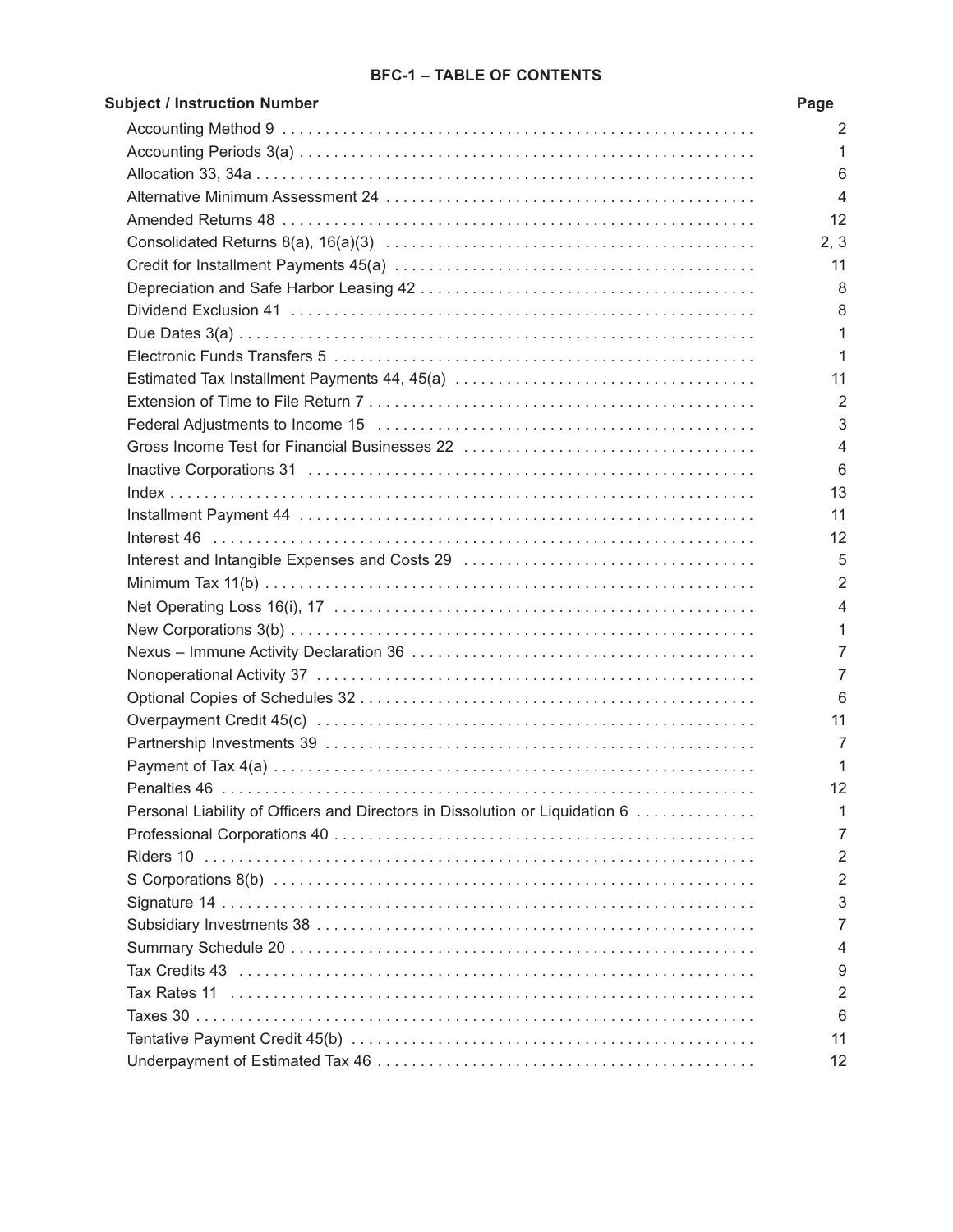**BFC-1-A** (10-17)

### **State of New Jersey**

#### **DIVISION OF TAXATION – CORPORATION TAX**

**INSTRUCTIONS FOR BANKING AND FINANCIAL BUSINESS TAX RETURN**

(Form – BFC-1)

*NOTE:* These instructions are applicable only to taxpayers filing on Form BFC-1.

- **1.** Please read all instructions carefully before executing returns.
	- (a) Statutory references are to New Jersey Statutes Annotated and indicate, unless otherwise designated, the section of the Corporation Business Tax Act, as amended and supplemented, on which the instruction is based. For information, forms, etc., address all requests to the Division of Taxation, PO Box 271, Trenton, New Jersey 08695-0271.
	- (b) Every taxpayer must insert its **FEDERAL EMPLOYER IDENTIFICATION NUMBER** on Page 1 of the return.
	- (c) Provide the remaining information requested on the top portion of the return. The principal business activity code should be taken from the taxpayer's federal tax return. Be sure to provide the location of the corporate books as well as a contact person and telephone number.
- **2.** All schedules and questions, unless permission to omit or substitute for same is indicated on the return form, must be answered. If the answer to any item is "No" or "None," write "No" or "None". Do not merely leave the item blank. **Failure to observe this rule will render the return incomplete and the same will not be considered filed until such information has been submitted.**
- **3. (a) Schedule of Due Dates for Financial Corporations Only. NOTE: If the due date falls on a weekend or a legal holiday, the return and payment are due the following business day.**

| If accounting<br>period ends on  | July 31 | August 31 | Sept. 30 | Oct. 31   | Nov. 30  | Dec. 31  |
|----------------------------------|---------|-----------|----------|-----------|----------|----------|
| Due date for<br>filing is:       | Nov. 15 | Dec. 15   | Jan. 15  | Feb. 15   | March 15 | April 18 |
| If accounting<br>period ends on: | Jan. 31 | Feb. 28   | March 31 | April 30  | May 31   | June 30  |
| Due date for<br>filing is:       | May 15  | June 15   | July 15  | August 15 | Sept. 15 | Oct. 15  |

#### **BANKING CORPORATIONS MUST REPORT ON A CALENDAR YEAR BASIS – N.J.S.A. 54:10A-34.**

Unless otherwise indicated, calendar or fiscal accounting or base year shall mean the same calendar, fiscal, or other accounting period upon which the taxpayer is required to report to the United States Treasury Department for Federal Income Tax purposes. All fiscal or accounting periods must end on the last day of the month, unless specific written authority is granted to taxpayer by the Federal Internal Revenue Service to use any other period-ending date. For taxpayers using a 52-53 week accounting year for federal income tax purposes, see N.J.A.C. 18:7-2.3.

#### **(b) NEW CORPORATIONS:**

(1) Every New Jersey Banking or Financial Corporation acquires a taxable status under the New Jersey Corporation Business Tax Act beginning on the date of its incorporation, regardless of whether it had assets or conducted any business activities.

A tax return must be filed for each fiscal period, or part thereof, beginning on the date of incorporation in New Jersey. No return may cover a period exceeding twelve (12) months, even by a day. The appropriate due dates will be found in the schedule of due dates shown in paragraph (a) above.

A newly chartered banking corporation or a newly authorized foreign financial corporation which did not commence doing business in New Jersey during the period covered by its first return, must file form CBT-100 as a regular corporation. All others must file returns on Form BFC-1.

- (2) Every corporation that elects to be a New Jersey S Corporation must file a "New Jersey S Corporation or New Jersey QSSS Election" (Form CBT-2553) within one calendar month subsequent to the Federal S Corporation filing requirement.
- (3) Every corporation which incorporates, qualifies, or otherwise acquires a taxable status in New Jersey and which has adopted a fiscal year other than December 31, shall advise the Division of Taxation promptly of the date of such accounting period. If no such advice is received on or before April 18, 2018, the taxpayer will be deemed "delinquent" if no return is filed on or before April 18, 2018.
- **4.** (a) **PAYMENT OF TAX**: **Make remittance payable to "State of New Jersey – BFC" and forward with return to Division of Taxation – BFC, Revenue Processing Center, PO Box 247, Trenton, NJ 08646-0247. MAKE OUT A SEPARATE REMITTANCE FOR EACH RETURN. Do not remit the tax for two or more returns in one check.**
	- (b) All corporations are required to make installment payments of estimated tax. Generally, these payments are remitted with Form BFC-150. Refer to instruction 45 for further information.
- **5. ELECTRONIC FUNDS TRANSFERS:** The Division of Revenue and Enterprise Services has established procedures to allow the remittance of tax payments through Electronic Funds Transfer (EFT). Taxpayers with a prior year's liability of \$10,000 or more in any one tax are required to remit all tax payments using EFT. If you have any questions concerning the EFT program, call (609) 984-9830, fax (609) 292-1777 or write to N.J. Division of Revenue and Enterprise Services, EFT Section, PO Box 191, Trenton, NJ 08646-0191.

#### **6. PERSONAL LIABILITY OF OFFICERS AND DIRECTORS:**

Any officer or director of any corporation who shall distribute or cause to be distributed any assets in dissolution or liquidation to the stockholders without having first paid all corporation franchise taxes, fees, penalties, and interest imposed upon said corporation, in accordance with N.J.S.A. 14A:6-12, N.J.S.A. 54:50-18 and other applicable provisions of law,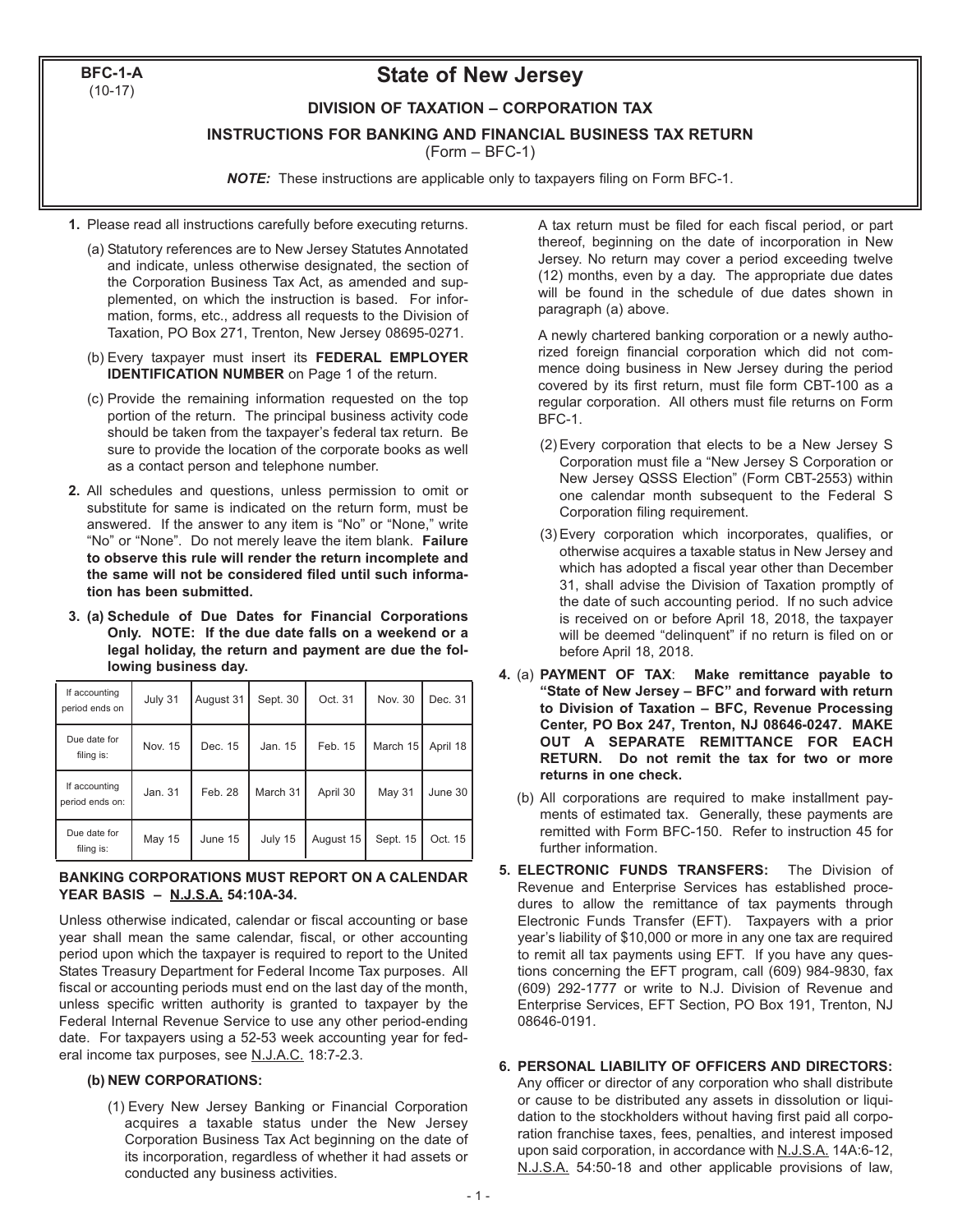shall be personally liable for said unpaid taxes, fees, penalties, and interest. Compliance with N.J.S.A. 54:50-13 is also required in the case of certain mergers, consolidations and dissolutions.

#### **7. EXTENSION OF TIME TO FILE RETURN/INSTRUCTIONS FOR FORM BFC-200-T:**

(a) AUTOMATIC EXTENSION: Where a tentative return, Form BFC-200-T, and tax payment are timely and properly filed, it is the policy of the Division of Taxation to grant an extension of no more than five (5) months for filing the BFC-1.

The return must include the computation of tax liabilities on Lines 1 and 2, and, if applicable, the Key Corporation AMA payment on Line 3 and the Tentative Professional Fees on Lines 4 and 5. Submit the completed BFC-200-T with payment of the total amount due as reflected on Line 8. The tentative return must be postmarked on or before the original due date of the tax return.

- (b) Request for extension of time for filing a return must be signed by an officer of the corporation, an accountant authorized to prepare this return, or any duly authorized agent of the taxpayer. Tax preparers who fail to sign the return and provide their assigned tax identification number shall be liable for a \$25 penalty for each failure. If the tax preparer is not self-employed, the name of the tax preparer's employer and the employer's tax identification number should also be provided.
- (c) Where a request for extension is duly made, it will be granted by the Division. Approved extensions will not be confirmed in writing.
- (d) MINIMUM TAX: See instruction 11(b).
- (e) INSTALLMENT PAYMENT: Any taxpayer with a tax liability of \$500 on Line 1, may make a payment of 50% of Line 1 in lieu of making the installment payments otherwise required. Taxpayers that report a tax liability greater than \$500 on Line 1 should not make an entry on Line 2 and are required to make installment payments as indicated in instruction 45. Any taxpayer with Professional Corporation Fee liabilities at Line 5 must pay an installment payment of 50% of Line 5.

#### (f) **PENALTIES AND INTEREST**

(1) Interest – The annual interest rate is 3% above the average predominant prime rate. Interest is imposed each month or fraction thereof on the unpaid balance of tax from the original due date to the date of payment. At the end of each calendar year, any tax, penalties, and interest remaining due will become part of the balance on which interest will be charged. The interest rates assessed by the Division of Taxation are published in the quarterly issues of the *New Jersey State Tax News*. See "Tax Forms and Information" on Page 13 for information on obtaining copies of the newsletter.

**NOTE:** The average predominant prime rate is the rate as determined by the Board of Governors of the Federal Reserve System, quoted by commercial banks to large businesses on December 1st of the calendar year immediately preceding the calendar year in which payment was due or as redetermined by the Director in accordance with N.J.S.A. 54:48-2.

(2) Insufficiency Penalty – If the amount paid with the Tentative Return, Form BFC-200-T, is less than 90% of the tax liability computed on Form BFC-1, or in the case of a taxpayer whose preceding return covered a full 12 month period, is less than the amount of the tax computed at the rates applicable to the current accounting

year, but on the basis of the facts shown and the law applicable to the preceding accounting year, the taxpayer may be liable for a penalty of 5% per month or fraction thereof not to exceed 25% of the amount of underpayment from the original due date to the date of actual payment.

- **8**. (a) **CONSOLIDATED RETURNS NOT PERMITTED:** A corporation which is included in a consolidated Federal Income Tax Return must complete **all schedules** on its own separate basis, and attach to its return, a copy of the Affiliations Schedule, Form 851, which it filed with U.S. Form 1120 for federal income tax purposes.
	- (b) **FEDERAL S CORPORATIONS:** Federal S Corporations which have not elected to be New Jersey S Corporations must complete this return as though no election had been made under Section 1362 of the Internal Revenue Code. A copy of Form 1120S as filed must be submitted. New Jersey S Corporations must file the New Jersey S Corporation Business Tax Return, CBT-100S.
- **9. ACCOUNTING METHOD:** The return must be completed using the same basis, cash, accrual, or other basis that was employed in the taxpayer's federal income tax return.
- **10. RIDERS:** Where space is insufficient, attach rider in form of original typewritten sheets. Write only on one side of sheet.

#### **11. TAX RATES:**

(a) For taxpayers with Entire Net Income (Page 1, Line 1 and Line 4b) greater than \$100,000, the tax rate is 9% (.09) on adjusted entire net income or such portion thereof as may be allocable to New Jersey.

For taxpayers with Entire Net Income (Page 1, Line 1 and Line 4(b)) greater than \$50,000 and less than or equal to \$100,000, the tax rate is 7.5% (.075) on adjusted entire net income or such portion thereof as may be allocable to New Jersey. Tax periods of less than 12 months qualify for the 7.5% rate if the prorated entire net income does not exceed \$8,333 per month.

For taxpayers with Entire Net Income (Page 1, Line 1 and Line 4(b)) of \$50,000 or less, the tax rate is 6.5% (.065) on adjusted net income or such portion thereof as may be allocable to New Jersey. Tax periods of less than 12 months qualify for the 6.5% rate if the prorated entire net income does not exceed \$4,166 per month.

(b) **MINIMUM TAX:** The minimum tax is assessed based on the New Jersey Gross Receipts as follows:

| New Jersey Gross Receipts                   | Minimum Tax |
|---------------------------------------------|-------------|
| Less than \$100,000                         | \$500       |
| \$100,000 or more but less than \$250,000   | \$750       |
| \$250,000 or more but less than \$500,000   | \$1,000     |
| \$500,000 or more but less than \$1,000,000 | \$1,500     |
| \$1,000,000 or more                         | \$2,000     |

provided, however, that for a taxpayer that is a member of an affiliated or controlled group (as per Sections 1504 or 1563 of the Internal Revenue Code of 1986), which has a total payroll of \$5,000,000 or more for the return period, the minimum tax shall be \$2,000. Tax periods of less than 12 months are subject to the higher minimum tax if the prorated total payroll exceeds \$416,667 per month. Total payroll refers to the total payroll of the affiliated group rather than the total New Jersey payroll of a single corporation. Taxpayers that are members of an affiliated or controlled group must submit a schedule of payroll per member and a copy of the taxpayer's Federal Affiliations Schedule,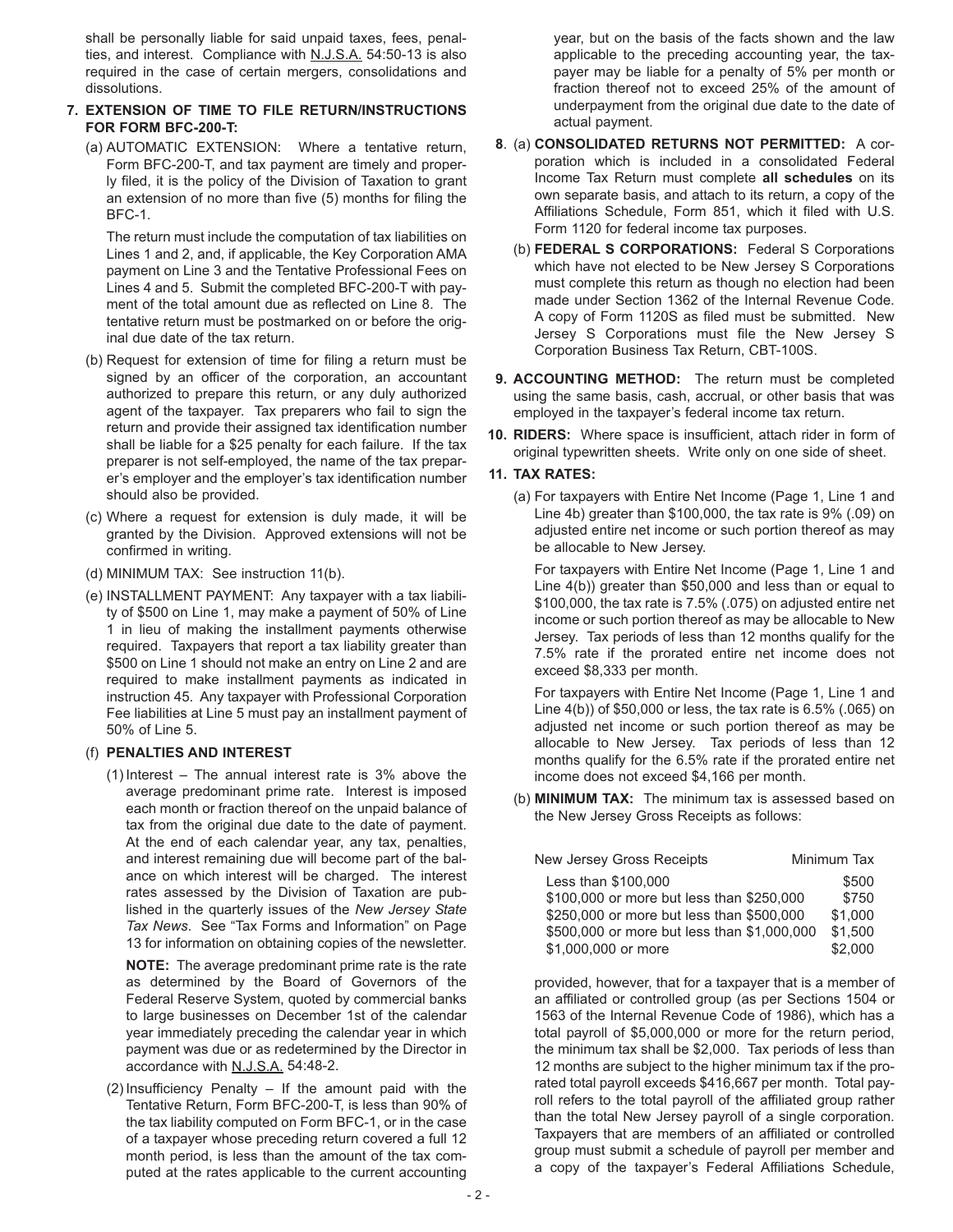Form 851, with the return. Refer to Schedule A-GR for the determination of New Jersey gross receipts.

**The minimum tax cannot be prorated. Zero (0) returns are not permitted**

- **12. WHO MAY BE SUBJECT TO TAX:** Any domestic or foreign corporation, joint-stock company or association, and any business conducted by a trustee or trustees wherein interest or ownership is evidenced by a certificate of interest or ownership or similar written instrument is subject to tax. This includes limited partnership associations organized pursuant to N.J.S.A. 42:3-1 et seq. and foreign limited partnership associations. No new limited partnership associations shall be formed in New Jersey after September 21, 1988. In general, limited liability companies are required to file for New Jersey purposes in the same manner that they report for federal purposes.
- **13. CORPORATIONS REQUIRED TO FILE THIS RETURN:** Every corporation existing under the laws of the State of New Jersey, and every foreign corporation which (1) holds a general Certificate of Authority to do business in this State issued by the Secretary of State; or (2) holds a certificate, license or other authorization issued by any other State department or agency, authorizing the company to engage in corporate activity within this State; or (3) derives income in this State; or (4) employs or owns capital within this State; or (5) employs or owns property in this State; or (6) maintains an office in this State, who, in addition, qualifies as one of the following: (a) a banking corporation defined at N.J.S.A. 54:10A-36, or (b) a financial corporation defined at N.J.A.C. 18:7-1.16. Taxpayer must complete Schedule A-6 and submit it attached to the BFC-1. See instruction 22. A foreign corporation that is a partner of a New Jersey partnership is deemed doing business in the State and should file a return.
- **14. SIGNATURE:** Each return must be signed by an officer of the corporation authorized to act to the effect that the statements contained therein are true. The fact that an individual's name is signed on the return shall be prima facie evidence that such individual is authorized to sign the return on behalf of the corporation. Tax preparers who fail to sign the return or provide their assigned tax identification number shall be liable for a \$25.00 penalty for each such failure. If the tax preparer is not self-employed, the name of the tax preparer's employer and the employer's tax identification number should also be provided. In the case of a corporation in liquidation or in the hands of a receiver or trustee, certification shall be made by the person responsible for the conduct of the affairs of such corporation.
- **15. FINAL DETERMINATION OF NET INCOME BY FEDERAL GOVERNMENT:** Any change made by the Internal Revenue Service which is attributable to the net income of the taxpayer corporation, whether the change is made on examination of Corporation Income Tax Return Form 1120, Form 1120S, or any other form used for reporting income for federal tax purposes or any stockholder's return in which the taxpayer's net income or any portion thereof is reported, is required to be reported to the Division on an amended return within ninety (90) days. Refer to instruction 49.

**FEDERAL/STATE TAX AGREEMENT:** The New Jersey Division of Taxation and the Internal Revenue Service have entered into a Federal/State agreement for the mutual exchange of tax information to verify the accuracy and consistency of information reported on federal and New Jersey tax returns.

**16. SCHEDULE A – COMPUTATION OF ENTIRE NET INCOME: Every taxpayer must complete this schedule on the form**

**provided.** Federal S Corporations must also submit a copy of the corresponding federal income tax return. For New Jersey tax purposes, each such corporation will be taxed on the basis of its entire net income in the same manner and to the same extent as if no federal income tax election were permissible or had been made. Refer to instruction 8.

- (a) (1) **GENERAL:** Where the corporation has filed a federal income tax return on its own separate basis, the figures shown at Lines 1 to 28 must be the same as Lines 1 to 28 on Page 1, U.S. Federal Income Tax Return, Form 1120.
	- (2) Where the corporation has not filed a separate federal income tax return, or where the figures shown at Lines 1 to 28 are not the same as Lines 1 to 28 respectively, on Page 1, U.S. Federal Income Tax Return, taxpayer must explain and reconcile on rider.
	- (3) **CONSOLIDATED RETURNS ARE NOT PERMITTED:** A corporation which is included in a consolidated federal income tax return must complete Lines 1 to 39 on its own separate basis without consolidation with any other corporation.
- (b) **Lines 8 and 9:** Add a rider or schedules showing the same information shown on Federal Form 1120, schedule D, and/or Form 4797. Gains and losses resulting from the disposition of property where a Section 179 expense deduction was passed through to S Corp shareholders are not reported on Federal Form 4797, and should be reported on Schedule A, Line 10. If a sale of shares of stock or partnership interest resulted in a taxable transfer of a controlling interest in certain commercial real property under N.J.S.A. 54:15C-1, please so indicate on a rider.
- (c) **Line 28:** This line must agree with Line 28, Page 1 of the taxpayer's unconsolidated Federal Form 1120 or 1120-A, whichever is applicable.
- (d) **Line 29:** Include any interest income that was not taxable for federal income tax purposes, and was not included in total income reported on Line 28, Schedule A.
- (e) **Line 30:** Enter the total amount of interest deducted on Schedule A that was paid to related members and reported on Schedule G, Part I.
- (f) **Line 31:** Enter the total taxes paid or accrued to the United States, a possession or territory of the United States, a state, a political subdivision thereof, or the District of Columbia, or to any foreign country, state, province, territory or subdivisions thereof, on or measured by profits or income, business presence or business activity, including any foreign withholding tax, or any sales and use tax paid by a utility vendor, taken as a deduction in Schedule A and reflected in Line 28. Refer to instruction 30.
- (g) **Line 32:** Enter the depreciation and other adjustments from Schedule S. Refer to instruction 43.
- (h) **Line 33(a): DEDUCTION FOR IRS SECTION 78 GROSS- UP:** The portion of any IRS Section 78 gross-up included in dividend income on Line 4, Schedule A that is not excluded from entire net income on Line 37, may be treated as deduction. Attach a copy of Federal Foreign Tax Credit Form 1118.

**Line 33(b):** Report amounts of (1) adjustments not otherwise specifically provided for, (2) gross income, less deductions and expenses in connection therewith, from sources outside the United States, not included in federal taxable income, and (3) the add back of any deductions for research and experimental expenditures, to the extent that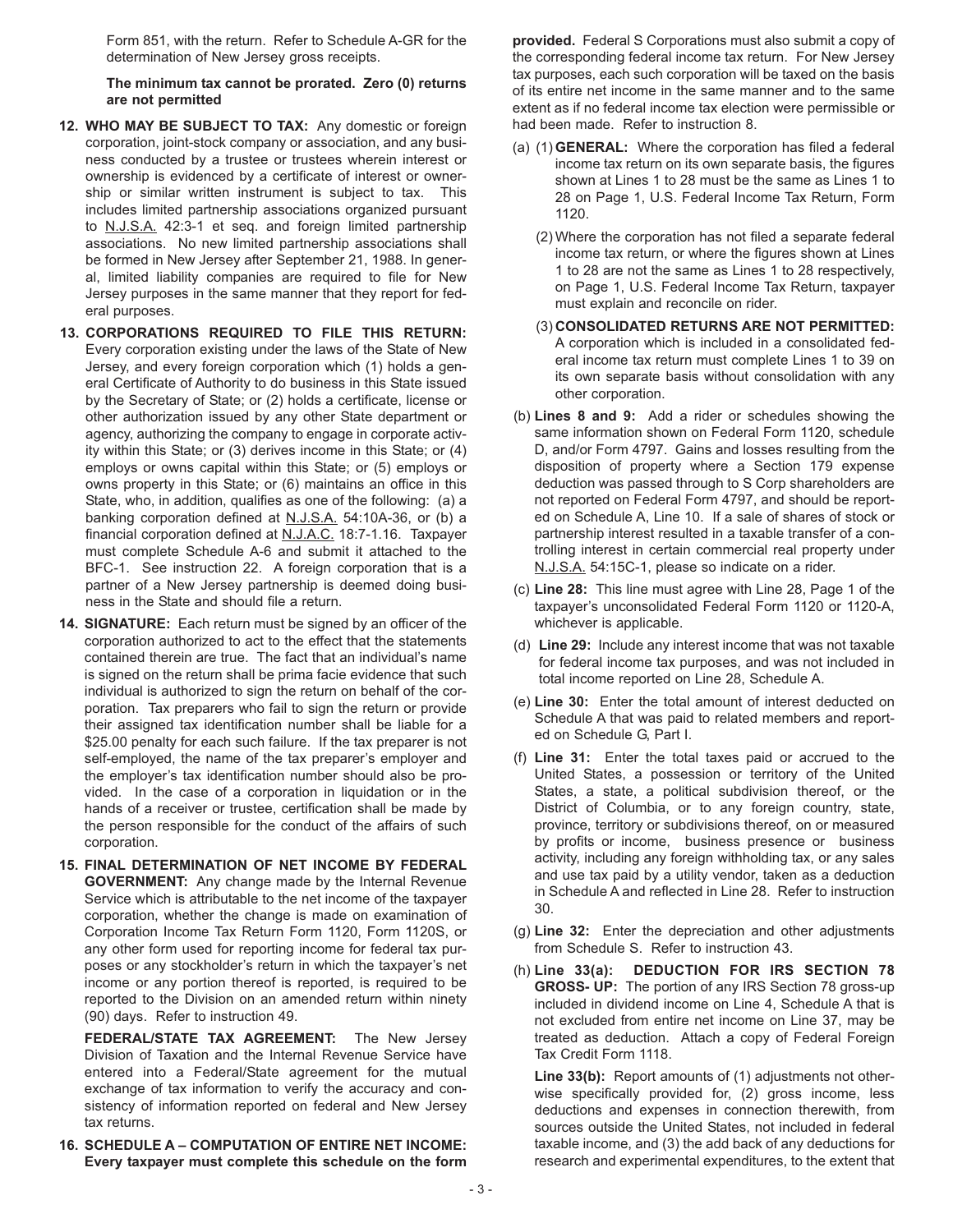those research and experimental expenditures are qualified research expenses or basic research payments for which an amount of credit is claimed pursuant to section 1 of P.L.1993,c.175 (C.54:10A-5.24), unless those research and experimental expenditures are also used to compute a federal credit claimed pursuant to Section 41 of the Federal Internal Revenue Code of 1986, 26 U.S.C. s.41. Attach separate riders, explaining fully, such items.

**Line 33(c):** Enter the net effect of the elimination of nonoperational activity or non-unitary partnership income and expenses from Schedule O, Part I, Line 36.

**Line 33(d):** Enter the total amount of interest and intangible expenses and costs deducted on Schedule A that was paid to related members and reported on Schedule G, Part II.

- (i) **Line 35:** A net operating loss for a taxable year may be carried forward as a net operating loss deduction to a succeeding year. A net operating loss is the excess of allowable deductions over gross income used in computing entire net income. Neither a net operating loss deduction nor the dividend exclusion is an allowable deduction in computing a net operating loss. The statute authorizes a carryover of the deduction for seven tax periods; for privilege periods ending after June 30, 2009, P.L. 2008, C.102 provides a carryover period of twenty years. Schedule A-1 has been replaced by Form 500. Net operating losses must be detailed on Form 500, which is available separately. To obtain this form, refer to the index on Page 13.
- (j) **Line 37:** Dividends from all sources must be included in Schedule A. However, an exclusion from entire net income for certain dividend income may be taken as indicated in Schedule R. Taxpayer may not include money market fund income or REIT dividends as part of the dividend exclusion. The amount of the dividend exclusion allowed to be taken as a deduction is limited to the amount of income reported on Line 36 of Schedule A for that tax year.
- (k) **Line 38:** INTERNATIONAL BANKING FACILITY-ELIGI-BLE NET INCOME MAY BE EXCLUDED FROM ENTIRE NET INCOME: Effective January 5, 1984, a banking corporation which is operating as an International Banking Facility may exclude the eligible net income of the I.B.F. from its entire net income. Rules detailing the specific treatment have been published.
- (l) **RIGHT OF DIRECTOR TO CORRECT DISTORTIONS OF NET INCOME:** The Director is authorized to adjust and redetermine items of gross receipts and expenses as may be necessary to make a fair and reasonable determination of tax payable under the Corporation Business Tax Act. For details regarding the conditions under which this authority may be exercised, refer to regulation N.J.A.C. 18:7-5.10.
- **17. SCHEDULE A-1 NET OPERATING LOSS DEDUCTION AND CARRYOVER:** Schedule A-1 has been replaced by Form 500. Net operating losses must be detailed on Form 500, which is available separately. To obtain this form and related information, refer to the index on Page 13.
- **18. SCHEDULE A-2 COST OF GOODS SOLD:** The amounts reported on this schedule must be the same as the amounts reported on the taxpayer's federal income tax return. When calculating the AMA, corporations must calculate the Cost of Goods Sold per the AMA instructions.
- **19. SCHEDULE A-3 SUMMARY OF TAX CREDITS:** This schedule must be completed if one or more tax credits are claimed for the current tax period. The total on Line 22 must equal the amount reported on Page 1, Line 10. Refer to instruction 44 for tax credit information. If an amount of credit to be refunded is calculated on a credit form that amount must be carried to Page 1, Line 19(b) Refundable Tax Credit.
- **20. SCHEDULE A-4 SUMMARY SCHEDULE: Every corporation must complete this schedule.** Report the information on each line of Schedule A-4 from the return schedules indicated. **All lines must be completed. Non-allocating taxpayers must enter 1.000000 on the appropriate line.**
- **21. SCHEDULE A-5 FEDERAL IRC SECTION 199 ADJUST-MENT:** Effective for privilege periods beginning after December 31, 2004, a limited IRC Section 199 deduction may be allowed for New Jersey CBT purposes on a separate entity basis. The Section 199 deduction which is allowable for New Jersey CBT purposes and entered on Line 2, is computed on Form 501, which is available separately. To obtain this form, refer to the index on page 13.
- **22. SCHEDULE A-6 GROSS INCOME TEST FOR FINANCIAL BUSINESSES:** Financial businesses must derive 75% of their gross income from the financial activities enumerated at N.J.A.C. 18:7-1.16(a)1 through (a)7. Qualifying corporations must complete Schedule A-6 and file it along with the tax return form BFC-1. Taxpayers who do not meet the 75% gross income test must file the Corporation Business Tax Return, form CBT-100. If further information is required regarding this schedule, direct inquiries to: Special Audit Section, Division of Taxation, PO Box 271, Trenton, NJ 08695-0271, Telephone: (609) 292-5300. Questions regarding banking facilities and financial businesses can be directed to 609- 292-5300.
- **23. SCHEDULE A-GR COMPUTATION OF NEW JERSEY GROSS RECEIPTS AND MINIMUM TAX:** If the greater of the amounts reported on page 1, Lines 11 or 12 is less than \$2,000, complete this schedule. Enter the greater of the computed tax liability or the amount on Schedule A-GR, Line 7, on page 1, Line 13. If the taxpayer is part of an affiliated group whose total payroll is \$5,000,000 or more, the minimum tax is \$2,000 regardless of the amount of the taxpayer's NJ gross receipts, and Schedule A-GR need not be completed.
- **24. SCHEDULE AM ALTERNATIVE MINIMUM ASSESSMENT FOR BFC CORPORATIONS:** For privilege periods beginning on or after January 1, 2002, all New Jersey taxpayers are required to pay a New Jersey Corporate Tax computed pursuant to Section 5 of P.L. 1945, (C.54:10A-5), or the elected Alternative Minimum Tax, whichever is greater. For returns with privilege periods beginning after June 30, 2006, there is no AMA, except for taxpayers claiming P.L.86-272 immunity. There are two methods of determining the Alternative Minimum assessment: (a) based upon New Jersey Gross Receipts, and (b) based upon New Jersey Gross Profits.

**PART I** – Computes New Jersey gross receipts, which equals the total of (1) sales of tangible personal property where shipment is made to points within this state, appropriation to the orders where shipment is made to points within this state, (2) services performed within the state, (3) rentals from properties situated, (4) royalties from the use of patents or copyrights, within the state, and (5) all other business receipts earned within the state. Investment income received by a taxpayer through ownership in a foreign or domestic entity is considered gross receipts for purposes of computing the taxpayer's alternative minimum assessment.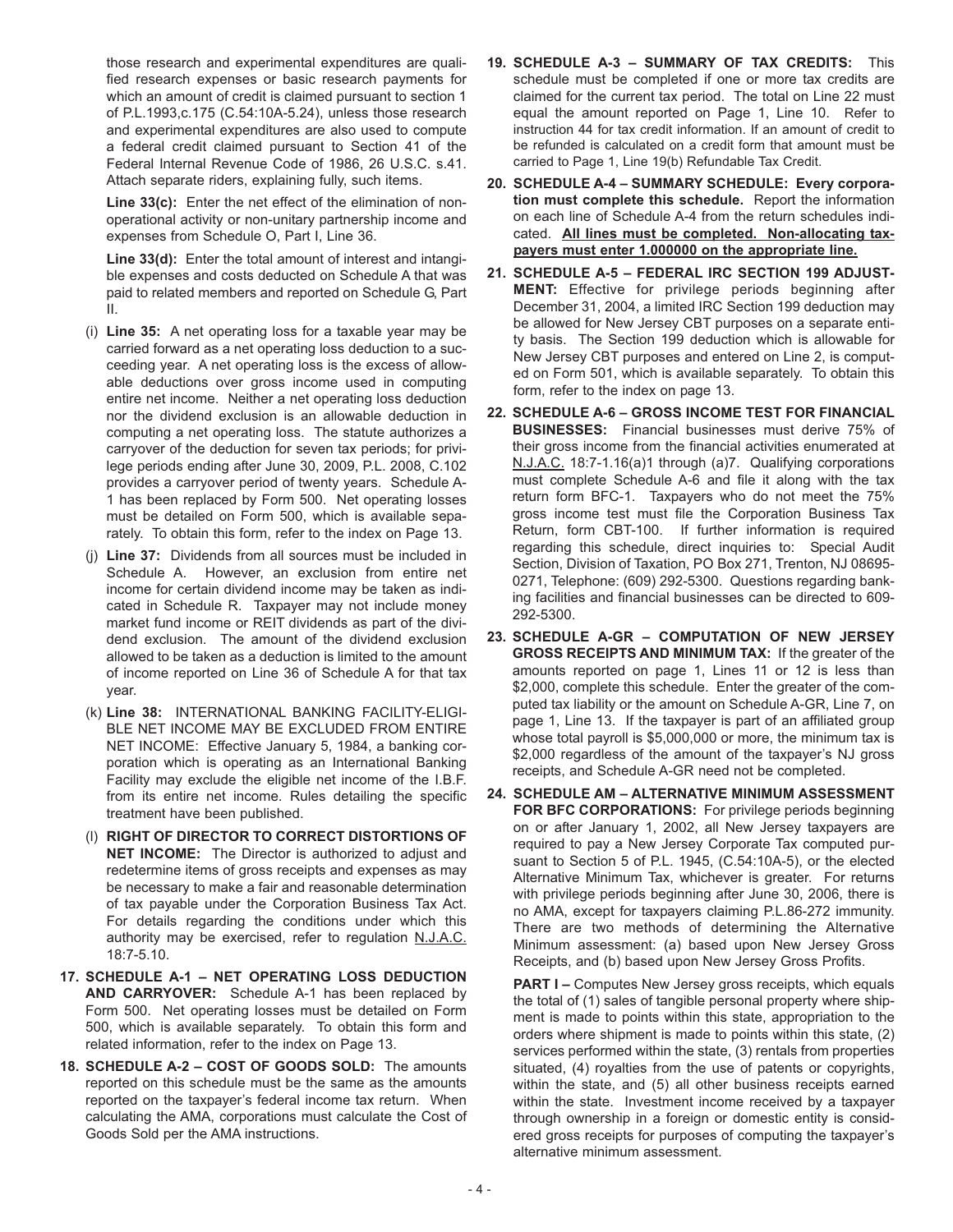**PART II** – New Jersey gross receipts from Part I are used in Part II to compute New Jersey Gross Profits. This is calculated by subtracting New Jersey Cost of Goods Sold from New Jersey Gross Receipts. New Jersey Cost of Goods Sold is computed by multiplying the total Cost of Goods Sold (from Schedule A-2, Line 8) by, at the taxpayer's election and the New Jersey allocation factor (from Schedule J, Part II, Line 1 (h)).

NJ Gross Receipts (from Schedule AM, Part I, Line 6)

– NJ Cost of Goods Sold (from Schedule AM, Part II, Line 4)

= New Jersey Gross Profits

**PART III –** Reports the New Jersey Gross Receipts and the New Jersey Costs of Goods Sold historically for the current year and the past 3 years.

**NOTE:** For taxpayers who were not required to file New Jersey CBT returns for any or all of the three prior privilege periods, enter N/A on the appropriate line(s).

**PART IV –** Computing the Alternative Minimum Assessment based on Gross Profits: Enter amount of New Jersey Gross Profits (from Part II, Line 5) on Schedule AM, Part IV, Line 1. If New Jersey Gross Profits are:

- (a) less than or equal to \$1,000,000, the Alternative Minimum Assessment based on Gross Profits will be zero;
- (b) greater than \$1,000,000, but not over \$10,000,000, the Alternative Minimum Assessment will be .0025 times the Gross Profits in excess of \$1,000,000, multiplied by the AM exclusion rate of 1.11111;
- (c) greater than \$10,000,000, but not over \$15,000,000, the Alternative Minimum Assessment will be the Gross Profits multiplied by .0035;
- (d) greater than \$15,000,000, but not over \$25,000,000, the Alternative Minimum Assessment will be the Gross Profits multiplied by .006;
- (e) greater than \$25,000,000, but not over \$37,500,000, the Alternative Minimum Assessment will be the Gross Profits multiplied by .007;
- (f) greater than \$37,500,000, the Alternative Minimum Assessment will be the Gross Profits multiplied by .008.

**PART V** – Computing the Alternative Minimum Assessment based on Gross Receipts: New Jersey Gross Receipts are used in Schedule AM, Part V to determine the amount of tax due under the gross receipts method. This method takes New Jersey Gross Receipts and multiplies them by a certain percentage based on the receipt amount.

Enter amount of New Jersey Gross Receipts (from Part I, Line 5) on Schedule AM, Part V, Line 1. If New Jersey Gross Receipts are:

- (a) less than or equal to \$2,000,000, the Alternative Minimum Assessment based on Gross Receipts will be zero;
- (b) greater than \$2,000,000, but not over \$20,000,000, the Alternative Minimum Assessment will be .00125 times the Gross Receipts in excess of \$2,000,000, multiplied by the AMA exclusion rate of 1.11111;
- (c) greater than \$20,000,000, but not over \$30,000,000, the Alternative Minimum Assessment will be the Gross Receipts multiplied by .00175;
- (d) greater than \$30,000,000, but not over \$50,000,000, the Alternative Minimum Assessment will be the Gross Receipts multiplied by .003;
- (e) greater than \$50,000,000, but not over \$75,000,000, the

Alternative Minimum Assessment will be the Gross Receipts multiplied by .0035;

(f) greater than \$75,000,000, the Alternative Minimum Assessment will be the Gross Receipts multiplied by .004.

**PART VI** – For the first privilege period, the taxpayer has the option to select the computation method of the Alternative Minimum Assessment, either based on Gross Profits or Gross Receipts. However, once selected, the method must be employed for that privilege period, and for the next succeeding four privilege periods.

The maximum Alternative Minimum Assessment for an individual corporation for a privilege period will be \$5,000,000. Taxpayer will enter the lesser of the elected alternative minimum assessment (from Schedule AM, Part VI, Line 4), or \$5,000,000, on Schedule AM, Part V, Line 5. Taxpayer will enter amount from Schedule AM, Part IV, Line 5, on Page 1 of BFC-1, Line 12.

The amount of tax due for the privilege period will be the greater of the elected Alternative Minimum Assessment, or the traditional Corporate Tax (computed pursuant to Section 5 of P.L. 1945, (C.54:10A-5)).

**PART VII** – Enter the name of the appointed Key Corporation of the affiliated group on Line 1 if the group is claiming the AMA threshold limit of \$20,000,000. Enter the Federal Identification Number (FID) of the appointed Key Corporation on Line 2.

- **25. SCHEDULE B BALANCE SHEET:** Every taxpayer must complete this schedule. The amounts reported must be the same as the year end figures shown on the taxpayer's books. A taxpayer that is included in a consolidated federal income tax return must complete this schedule on its own separate basis.
- **26. SCHEDULE C RECONCILIATION OF INCOME PER BOOKS WITH INCOME PER RETURN AND SCHEDULE C-1-ANALYSIS OF UNAPPROPRIATED RETAINED EARN-INGS PER BOOKS:**
	- (a) Every corporation must complete these schedules or submit legible copies of Schedules M-1 and M-2 from their unconsolidated Federal Form 1120. For requirements relating to reproduction of federal tax schedules, see instruction 32.
	- (b) Line 8 of Schedule M-2 must correspond with the unappropriated retained earnings reported for the end of the tax year on Schedule B.
	- (c) If taxpayer files Federal Schedule M-3, New Jersey Schedule C must still be filed, and a copy of Federal Schedule M-3 must be attached to taxpayer's New Jersey BFC-1 return. If taxpayer is part of a consolidated filing, then the Federal Schedule M-3 must be on a separate entity basis.
- **27. SCHEDULE E GENERAL INFORMATION:** All taxpayers must answer all questions on this schedule. In addition, riders must be submitted where necessary in answering the questions.
- **28. SCHEDULE F CORPORATE OFFICERS GENERAL INFORMATION AND COMPENSATION:** All applicable information should be provided for each corporate officer regardless of whether or not compensation was received.
- **29. SCHEDULE G PART I INTEREST:** Interest paid, accrued, or incurred to related members which was deducted in computing taxable net income on Line 28 of Schedule A must be reported on Schedule G, Part I. Enter the total of such inter-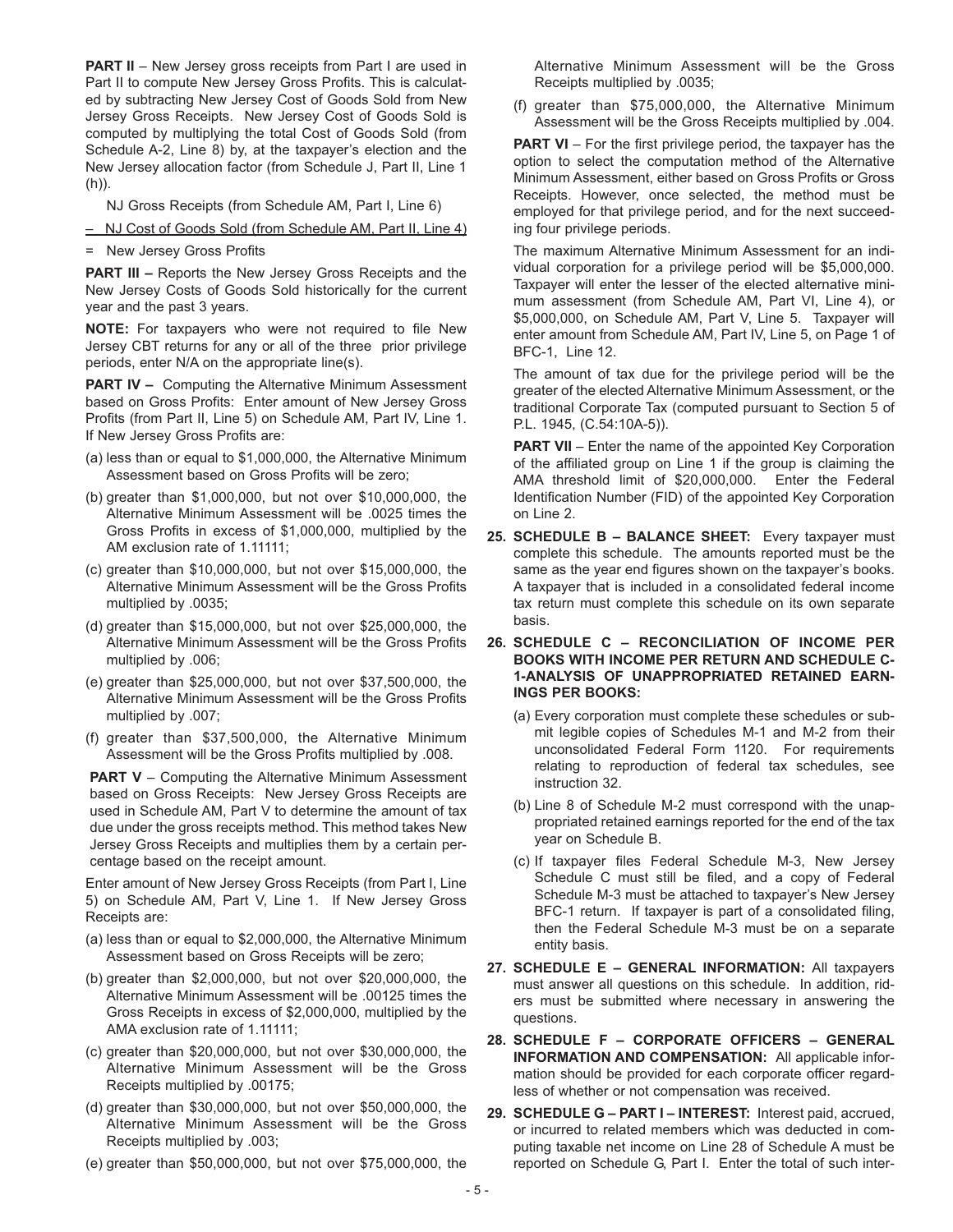est expense on Line 30 of Schedule A. Do not include interest expenses and costs that were deducted directly or indirectly for, related to, or in connection with the direct or indirect acquisition, maintenance, management, ownership, sale, exchange, or disposition of intangible property in Part I. These expenses and costs are, however, required to be included in Part II.

**SCHEDULE G – PART II – INTEREST EXPENSES AND COSTS AND INTANGIBLE EXPENSES AND COSTS:** Interest expenses and costs and intangible expenses and costs directly or indirectly paid, accrued, or incurred to, or in connection directly or indirectly with one or more direct or indirect transactions with one or more related members. which were deducted in computing taxable net income on Line 28 of Schedule A, must be reported on Schedule G, Part II. Enter the total of such intangible expenses and costs on Line 33(d) of Schedule A.

**Exceptions:** If the taxpayer is claiming an exception to the disallowance of the expense reported in Part I or Part II, then the taxpayer must complete and attach Schedule G-2. This schedule may be obtained from Taxpayer Forms Services, which can be contacted by following the instructions on Page 13.

#### **Definitions:**

**Related membe**r means a person who, with respect to the taxpayer during all or any portion of the privilege period is (1) a related entity, (2) a component member as defined in subsection (b) of section 1563, of the Federal Internal Revenue Code of 1986, 26 U.S.C. s.1563, (3) a person to or from whom there is attribution of stock ownership in accordance with subsection (e) of section 1563 of the Federal Internal Revenue Code of 1986, 26 U.S.C. s.1563 or (4) a person who, notwithstanding its form of organization, bears the same relationship to the taxpayer as a person described in (1) through (3) of this definition.

**Related entity** means (1) a stockholder who is an individual or a member of the stockholder's family enumerated in section 318 of the Federal Internal Revenue Code of 1986 26 U.S.C. s.318, if the stockholder and the member's of the stockholder's family own, directly, indirectly, beneficially or constructively, in the aggregate, at least 50% of the value of the taxpayer's outstanding stock; (2) a stockholder, or a stockholder's partnership, limited liability company, estate, trust or corporation, if the stockholder and the stockholder's partnerships, limited liability companies, estates, trusts and corporations own directly, indirectly, beneficially or constructively, in the aggregate, at least 50% of the value of the taxpayer's outstanding stock; or (3) a corporation, or a party related to the corporation in a manner that would require an attribution of stock from the corporation to the party or from the party to the corporation under the attribution rules of the Federal Internal Revenue Code of 1986, 26 U.S.C. s.318, if the taxpayer owns, directly, indirectly, beneficially or constructively, at least 50% of the value of the corporation's outstanding stock. The attribution rules of the Federal Internal Revenue Code of 1986, 26 U.S.C. s.318, shall apply for purposes of determining whether the ownership requirements of this definition have been met.

**Intangible expenses and costs** includes (1) expenses, losses, and costs, for, related to, or in connection directly or indirectly with the direct or indirect acquisition, use, maintenance or management, ownership, sale, exchange, or any other disposition of intangible property to the extent such amounts are allowed as deductions or costs in determining taxable income before operating loss deduction and special deductions for the

taxable year under the Federal Internal Revenue Code of 1986, 26 U.S.C. s.1 et seq., (2) losses related to, or incurred in connection directly or indirectly with factoring transactions or discounting transactions, (3) royalty, patent, technical and copyright fees, (4) licensing fees, and (5) other similar expenses and costs.

**Intangible Property** means patents, patent applications, trade names, trademarks, service marks, copyrights, mask works, trade secrets, and similar types of intangible assets.

**Intangible Interest Expenses and Costs** means amounts directly or indirectly allowed as deductions under section 163 of the Federal Internal Revenue Code of 1986 26 U.S.C. s.163, for purposes of determining taxable income under the code to the extent such expenses and costs are directly or indirectly for, related to, or in connection with the direct or indirect acquisition, maintenance, management, ownership, sale, exchange, or disposition of intangible property.

- **30. SCHEDULE H TAXES:** Itemize all taxes which were in any way deducted in arriving at taxable net income, whether reflected at Line 2 (Cost of goods sold and/or operations), Line 17 (Taxes), Line 26 (Other deductions) or anywhere else on Schedule A. Also refer to instruction 16(f).
- **31. SCHEDULE I CERTIFICATION OF INACTIVITY:** In lieu of completing the entire tax return, an inactive corporation may complete this schedule along with Schedule A-4 and attach it to a completed Page 1 of the tax return. Payment for the related minimum tax and the installment payment (if applicable) must be submitted with Page 1 of the BFC-1. An inactive corporation is a corporation that, during the entire period covered by the tax return, did not conduct any business, did not have any income, receipts or expenses, and did not own any assets.
- **32. OPTIONAL COPIES OF SCHEDULES C AND C-1:** Any taxpayer that files an unconsolidated Federal Form 1120 with the Internal Revenue Service may submit copies of Schedules M-1 and M-2 of that return in lieu of completing Schedules C and C-1 of the BFC-1. Such copies or reproductions must be facsimiles of the complete schedules, they must be of good legibility and on paper of substantially the same weight and texture, and of a quality at least as good as that used in the official form, BFC-1. They must also be of the same size as that of the official schedules, both as to the overall dimensions of the paper and the image reproduced thereon.

Separate pages must be fastened together in proper order and must be attached to the return form. The taxpayer's full name and identifying number must be typed or printed on each reproduced page or copy.

#### **33. SCHEDULE J PART I – GENERAL INSTRUCTIONS:**

- (a) **ALLOCATION PERCENTAGES:** In computing the allocation factor in Schedule J, division must be carried to six decimal places, e.g., .123456.
- (b) Effective for returns beginning after July 1, 2010, all corporations are entitled to allocate.
- (c) Effective for returns with periods beginning on or after January 1, 2014 will have a 100% weighted receipts fraction only.
- (d) Only activities related to operational activity are to be used in computing the general allocation factors. If the taxpayer has non-operational activity, refer to Schedule O.

#### **34. SCHEDULE J PART II:**

**(A) COMPUTATION OF ALLOCATION FACTOR:** This Schedule may be omitted if the taxpayer does not have activity outside of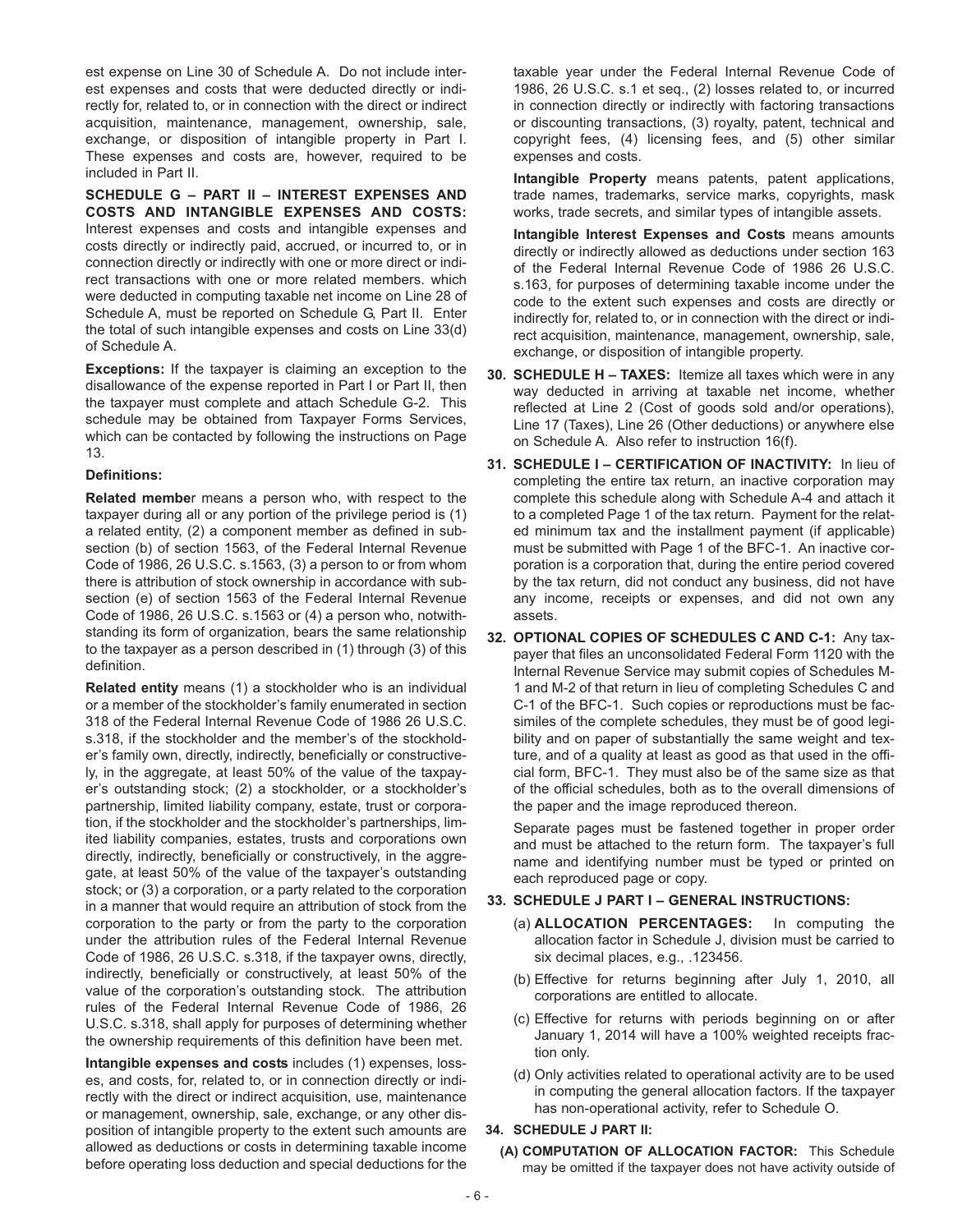New Jersey.

(i) **Line 1(a)-1(d) RECEIPTS FRACTION:** Receipts from sales of tangible personal property are allocated to New Jersey where the goods are shipped to points within New Jersey. Receipts from the sale of goods are allocable to New Jersey if shipped to a New Jersey or a non-New Jersey customer where possession is transferred in New Jersey. Receipts from the sale of goods shipped to a taxpayer from outside of New Jersey to a New Jersey customer by a common carrier are allocable to New Jersey. Receipts from the sale of goods shipped from outside of New Jersey to a New Jersey location where the goods are picked up by a common carrier and transported to a customer outside of New Jersey are not allocable to New Jersey. Receipts from the following are allocable to New Jersey: services performed in New Jersey; rentals from property situated in New Jersey; royalties from the use in New Jersey of patents or copyrights; all other business receipts earned in New Jersey.

#### (ii) **Line 1(e) and 1(g)**

(a) **RECEIPTS FROM SALES OF CAPITAL ASSETS:** Receipts from sales of capital assets (property not held by the taxpayer for sale to customers in the regular course of business), either within or outside New Jersey, should be included in the numerator and the denominator based upon the net gain recognized and not upon gross selling prices. Where the taxpayer's business is the buying and selling of real estate or the buying and selling of securities for trading purposes, gross receipts from the sale of such assets should be included in the numerator and the denominator of the receipts fraction.

(b) **DIVIDEND INCOME:** The amount of dividends excluded from entire net income at Line 37, Schedule A, must not be included in the numerator or denominator of the receipts fraction.

(c) **INTERNATIONAL BANKING FACILITY INCOME:** The amount of International Banking Facility income excluded from adjusted entire net income at Item 38,Schedule A, should be included in the numerator or denominator of the receipts fraction.

(iii) **Line 1(h)** – For periods beginning on and after January 1, 2014, the allocation factor is now computed as a single sales fraction, Line 1(f) (New Jersey based receipts) divided by Line 1(g) (Total Receipts everywhere).

#### **35. SCHEDULE L – ALLOCATION OF NEW JERSEY COR-PORATION BUSINESS TAX FOR BANKING AND FINANCIAL CORPORATIONS AMONG NEW JERSEY MUNICIPALITIES:**

- (a) Column I Taxpayer must list all offices maintained in this State, by first indicating the exact taxing district (municipality) and secondly, the county. NOTE: The mailing address of an office is not necessarily the taxing district.
- (b) Column  $II (1)$  In the case of banking corporations, the deposit balances are to be used; (2) and in the case of financial corporations, the receipts allocable to such location are to be used.
- (c) Column III The percentage indicated is based on the individual deposit balances for banking corporations or receipts for financial corporations divided by total deposit balances in New Jersey, or total receipts in New Jersey, respectively.
- (d) Totals required at bottom of Columns II and III are the sum of the individual taxing district amounts and percentages. Total percentage reported at Column III must equal 100%. Also, each individual computation should be carried to six decimal places.

**36. SCHEDULE N – NEXUS - IMMUNE ACTIVITY DECLARA-TION:** Foreign corporations that claim their income is immune from taxation pursuant to Public Law 86-272, 15 U.S.C. §381 et seq., must complete Schedule N and file it with the BFC-1. This schedule may be obtained from Taxpayer Forms Services, which can be contacted by following the instructions on Page 13.

#### **37. SCHEDULE O – NONOPERATIONAL ACTIVITY:**

Corporations that claim to have nonoperational activity, nonoperational assets or non-unitary partnership investments must complete Schedule O and file it with the BFC-1. This schedule may be obtained from Taxpayer Forms Services, which can be contacted by following the instructions on Page 13.

- **38. SCHEDULE P SUBSIDIARY INVESTMENT ANALYSIS:** Itemize the investment in each subsidiary company, showing the name of each subsidiary, the percentage of interest held in each company, the individual book value included in the balance sheet for each subsidiary investment and the amount of dividends received from each subsidiary, which is included in gross income on Schedule A. Do not include advances or other receivables due to subsidiaries in the book value reported at Column 3.
- **39. SCHEDULE P-1 PARTNERSHIP INVESTMENT ANALY-SIS:** Itemize the investment in each partnership, limited liability company and any other entity which is treated for federal tax purposes as a partnership. List the name, the Federal Identification Number, and the date and state where organized for each partnership. Also, check the type of ownership (general or limited), the tax accounting method used to reflect your share of partnership activity on this return (flow through method or separate accounting) and whether or not the partnership has nexus in New Jersey. Itemize in Column 7, the amount of tax payments made on behalf of the taxpayer by partnership entities. Carry the total amount of taxes paid on behalf of taxpayer to Page 1, Line 19(a). Attach a copy of Schedule NJ-K-1 from Form NJ-1065 if the partnership is filing in New Jersey. Any one member limited liability company should be included on this schedule. Corporations who claim that their partnership investments are non-unitary and therefore, are utilizing the Separate Tax Accounting Method, must complete Schedule O to report this activity and compute the appropriate amount of tax.

#### **40. SCHEDULE PC – PER CAPITA LICENSED PROFESSION-AL FEE:**

(a) Professional Corporations (PC) formed under N.J.S.A. 14A:17-1 et. seq. or any similar laws of a possession or territory of the US, a state, or political subdivision thereof, are liable for a fee on Licensed Professionals.

- (b) Per N.J.S.A. 14A:17-3, examples of licensed professionals are: certified public accountants, architects, optometrists, professional engineers, land surveyors, land planners, chiropractors, physical therapists, registered professional nurses, dentist, osteopaths, physicians and surgeons, doctors of medicine, doctors of dentistry, podiatrists, chiropodists, veterinarians, and, subject to the Rules of the Supreme Court, attorneys-at-law.
- (c) The fee is assessed provided there are more than two professionals in the PC. The fee is assessed on professionals that are owners, shareholders, and/or employees of the Professional Corporation. The number of professionals should b calculated using a quarterly average. The fee for each resident and non-resident professional with physical nexus with New Jersey is \$150. The fee for each non-
- (e) Insert name and Federal I.D. number at top of page.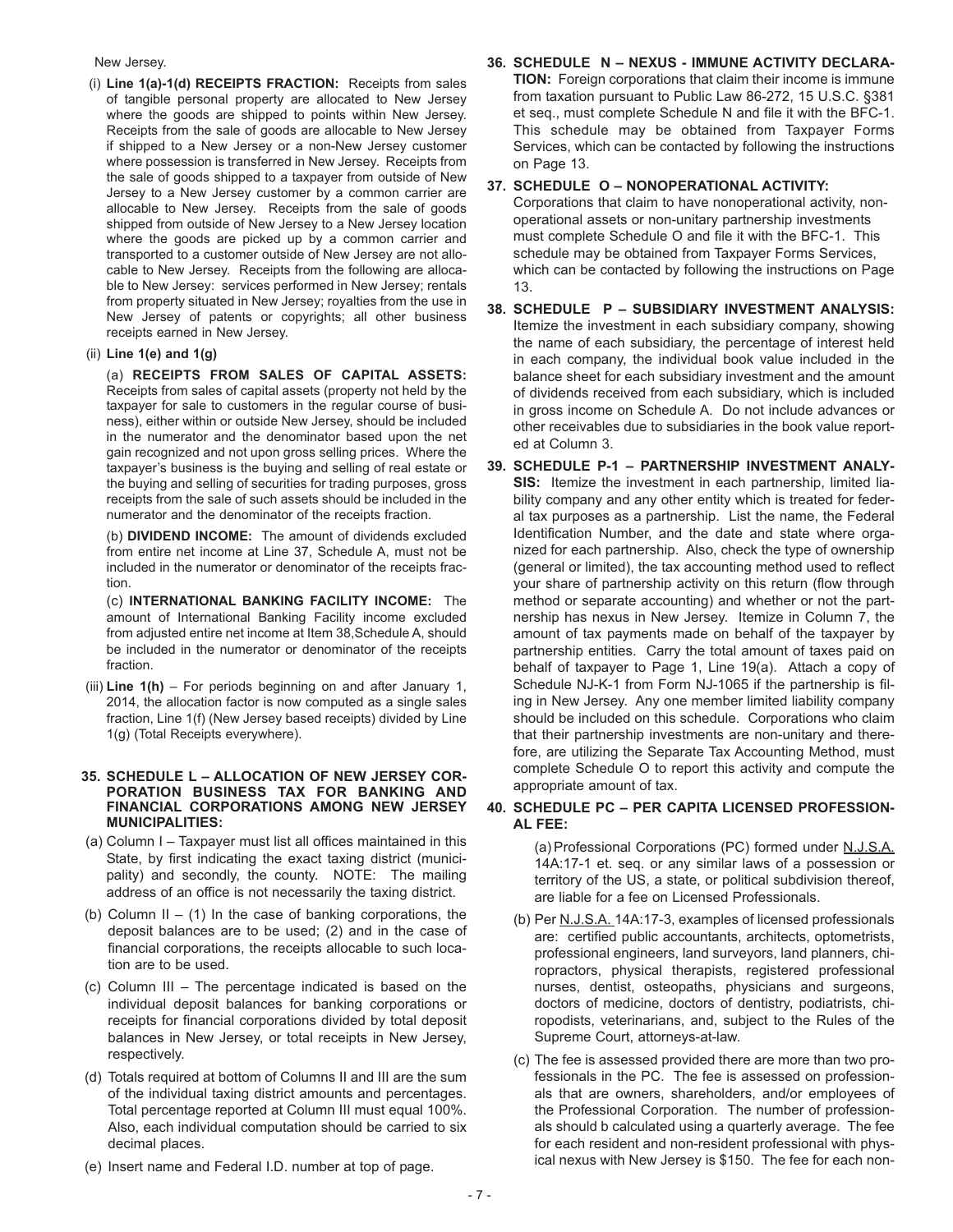resident professional without physical nexus with New Jersey is \$150 multiplied by the allocation factor of the corporation. The fee is limited to \$250,000 per year.

- (d) In the event of a period shorter than a year, the fee and limit may be prorated by months. A fraction of a month is deemed to be a month.
- (e) Line 2 Installment Payment: A fifty percent (50%) prepayment towards the subsequent year's fee is required with the current year's return.
- (f) Line 6 Credit: Amount to be credited towards next year's fee. **This fee is not eligible for refund.**
- **41. SCHEDULE R DIVIDEND EXCLUSION:** Taxpayers may exclude from entire net income, 100% of dividends from qualified subsidiaries, if such dividends were included in the taxpayer's gross income on Schedule A. A qualified subsidiary is defined as ownership by the taxpayer of at least 80% of the total combined voting power of all classes of stock entitled to vote and at least 80% of the total number of shares of all other classes of stock, except non-voting stock which is limited and preferred as to dividends. With respect to other dividends, the exclusion shall be limited to 50% of such dividends included in the taxpayer's gross income on Schedule A, provided the taxpayer owns at least 50% of voting stock and 50% of the total number of shares of all other classes of stock. Taxpayers shall not include money market fund income or REIT dividends as part of the dividend exclusion. Refer to instruction 16(j).
- **42. SCHEDULE S DEPRECIATION AND SAFE HARBOR LEASING:** All taxpayers except for gas, electric, and gas and electric utilities (who must complete Schedule S, Part III), must complete this schedule and must submit a copy of a completed Federal Depreciation Schedule, Form 4562, even if it is not required for federal purposes. Schedule S provides for adjustments to depreciation and certain safe harbor leasing transactions.

#### **SCHEDULE S – PART I**

#### **Line 11 Additions:**

- (a) Add any depreciation or cost recovery (ACRS and MACRS) which was deducted in arriving at federal taxable income on recovery property placed in service on or after January 1, 1981, and prior to taxpayers' accounting periods beginning on and after July 7, 1993.
- (b) Add any 30% or 50% bonus depreciation amounts and federal depreciation calculations which were deducted in arriving at federal taxable income on recovery property placed in service during accounting periods beginning on and after January 1, 2002, for which federal 30% or 50% bonus depreciation was taken. Include the initial 30% or 50% bonus amount and the regular depreciation on the adjusted basis.
- (c) Add distributive share of ACRS and MACRS from a partnership.
- (d) Add any interest, amortization or transactional costs, rent, or any other deduction which was claimed in arriving at federal taxable income as a result of a "safe harbor leasing" election made under Section 168(f)(8) of the Federal Internal Revenue Code; provided, however, any such amount with respect to a qualified mass commuting vehicle pursuant to the Federal Internal Revenue Code Section  $168(f)(8)(D)(v)$  need not be added back to net income.
- (e) The \$100,000 bonus Section 179 deduction is partially disallowed. Section 179 deduction is limited to a maximum of

\$25,000 which was the maximum allowance for tax years after 2002 per the Internal Revenue Code before the bonus deduction was enacted. For fiscal year filers whose taxable year begins in 2003 and ends in 2004, the maximum allowable Section 179 expense is \$100,000 for assets placed in service during 2003. For assets placed in service during 2004, the maximum allowable Section 179 expense is \$25,000. The combined maximum allowable expense for the entire taxable year is \$100,000. Enter on Line 11(e), the difference between the federal expense and the expense allowable for New Jersey purposes.

#### **Line 12 Deductions:**

- (a) Deduct depreciation on property placed in service after 1980 and prior to taxpayers' fiscal or calendar accounting periods beginning on and after July 7, 1993, on which ACRS and MACRS has been disallowed under 10(a) of this instruction using any method, life, and salvage value which would have been allowable under the Federal Internal Revenue Code at December 31, 1980, but using the federal basis for depreciation on the date the property was placed in service.
- (b) Deduct recomputed depreciation for assets placed in service during accounting periods beginning on and after January 1, 2002, and for which federal 30% or 50% bonus depreciation was taken under 11(b) of this instruction using the same method and life which would have been allowable for federal purposes, but using the federal basis for depreciation on the date the property was placed in service and not as provided after taking the 30% or 50% firstyear depreciation allowance. Refer to Schedule S, Part II (B).
- (c) Deduct recomputed depreciation attributable to distributive share of recovery property from a partnership.
- (d) Deduct any item of income included in arriving at federal taxable income solely as a result of a "safe harbor leasing" election made under Section 168(f)(8) of the Federal Internal Revenue Code provided, however, that any such income which relates to a qualified mass commuting vehicle pursuant to Federal Internal Revenue Code Section 168(f)(8)(D)(v) cannot be deducted from net income.
- (e) Where the user/lessee of qualified lease property which is precluded from claiming a deduction for rent under 10(c) of this instruction would have been entitled to cost recovery on property which is subject to such "safe harbor lease" election in the absence of that election, it may claim depreciation on the property in accordance with 12(a) of this instruction.
- (f) Gain or loss on property sold or exchanged is the amount properly to be recognized in the determination of federal taxable income. However, on the physical disposal of recovery property, whether or not a gain or loss is properly to be recognized under the Federal Internal Revenue Code, there shall be allowed as a deduction any excess, or there must be restored as an item of income, any deficiency of depreciation disallowed at Line 11(a) and (b) over related depreciation claimed on that property at Line 12(a) and (b). A statutory merger or consolidation shall not constitute a disposal of recovery property.
- **NOTE:** Uncoupling of ACRS and MACRS is not required for property placed into service during accounting periods beginning on or after July 7, 1993.

#### **SCHEDULE S – PART II (B)**

All taxpayers must complete this schedule in order to com-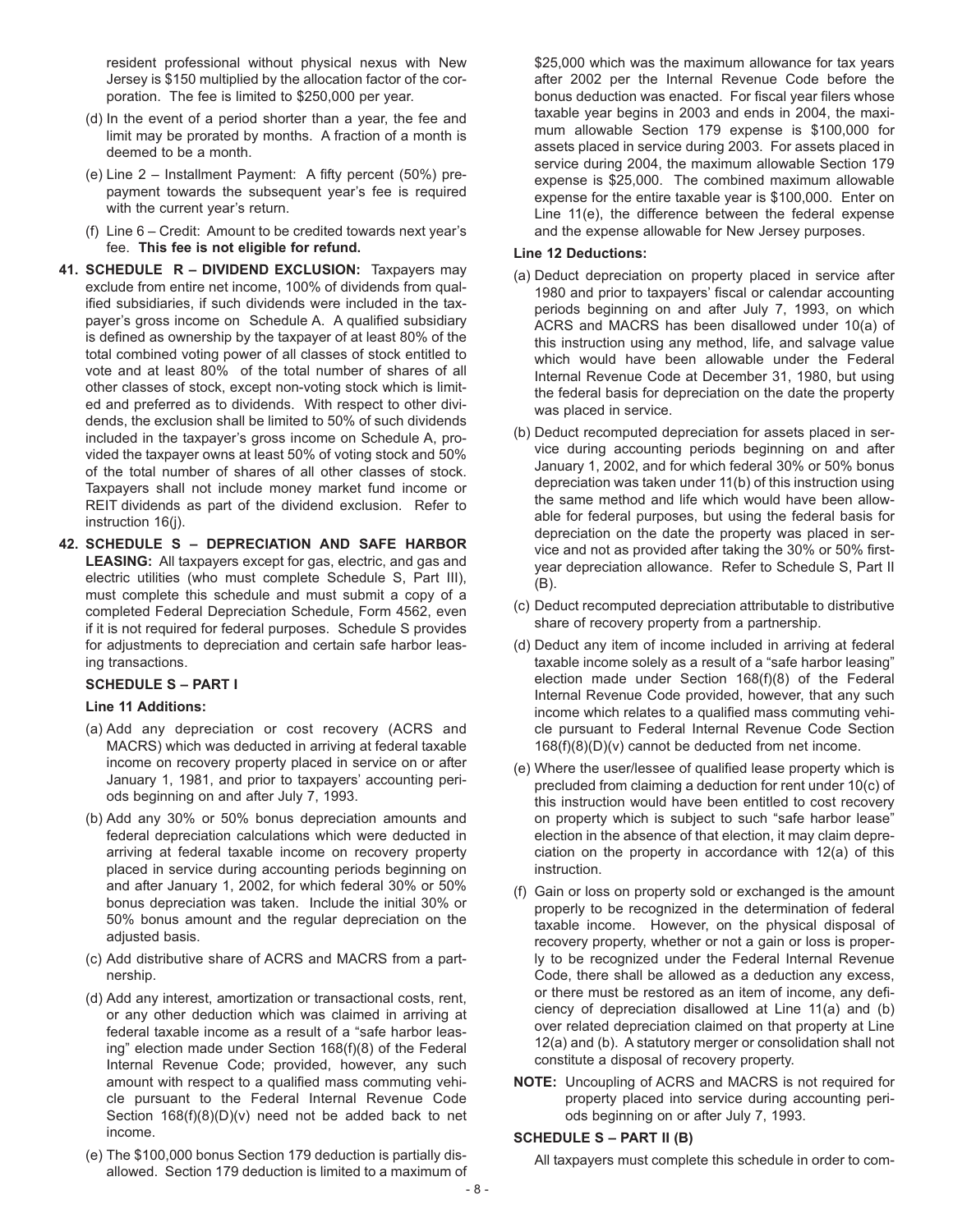pute their New Jersey depreciation allowable for assets placed in service during accounting periods beginning on and after January 1, 2002, and for which federal 30% or 50% bonus depreciation was taken, and/or for which excess Section 179 depreciation was disallowed and added back per Schedule S, Part I, Line 11(e). The form as is can be used for all applicable assets. Identifications should be reported in Column A (30% bonus, 50% bonus, excess section 179). The basis is to be determined at the date property is placed in service and not as provided after taking the 30% or 50% first-year depreciation allowance.

#### **43. TAX CREDITS: (Refer to instruction 19)**

- (a) **ANGEL INVESTOR TAX CREDIT FORM 321:** Taxpayers that have been approved by the New Jersey Economic Development Authority may be allowed a tax credit for a qualified investment in a New Jersey emerging technology company. To claim this credit, the taxpayer must complete Form 321 and attach it to the return. To obtain this form and related information, refer to the index on Page 13. If an amount of credit to be refunded is calculated on the credit form, that amount must be carried to Page 1, Line 19b) - Refundable Tax Credits. See instruction 46(f).
- (b) **GROW NEW JERSEY TAX CREDIT FORM 320:** Taxpayers that have been approved by the New Jersey Economic Development Authority may be allowed a tax credit for a capital investment made in a qualified incentive area. To claim this credit, the taxpayer must complete Form 320 and attach it to the return. To obtain this form and related information, refer to the index on Page 13.
- (c) **WIND ENERGY FACILITY TAX CREDIT FORM 322**: A Wind Energy Facility tax credit is awarded to businesses for qualified wind energy facility located within an eligible wind energy zone approved by the Economic Development Authority. The business must have at least \$50,000,000 in capital investments into a qualifying facility. A tenant of the business can qualify if there at least \$17,500,000 in capital investments made in the area being leased in the qualifying facilities. Additionally, 300 new fulltime employees who are subject to the New Jersey Gross Income Tax or are from a state which has reciprocity with New Jersey, must have been hired that do not qualify for certain other tax credits as enumerated in N.J.S.A.34:1B-209.4(3).

To claim this credit, the taxpayer must complete Form 322 and attach it to the return. To obtain this form and related information, refer to the index on Page 13.

- (d) **URBAN TRANSIT HUB TAX CREDIT FORM 319:** Taxpayers that have been approved by the New Jersey Economic Development Authority may be allowed a tax credit for capital investments made in qualified business facilities that are located within eligible municipalities. To claim this credit, the taxpayer must complete Form 319 and attach it to the return. To obtain this form and related information, refer to the index on Page 13.
- (e) **BUSINESS RETENTION AND RELOCATION TAX CREDIT – FORM 316:** A taxpayer that has entered into a project agreement with the New Jersey Commerce Commission and received qualification for a grant of tax credits may be able to claim this tax credit. Form 316 must be completed and attached to the tax return. To obtain this form and related information, refer to the index on Page 13.
- (f) **NEIGHBORHOOD REVITALIZATION STATE TAX CREDIT – FORM 311:** A taxpayer that contributes financial assistance to a nonprofit sponsor may be granted a certificate authorizing a tax credit which may be used to offset their Corporation Business Tax liability. The tax credit may be granted in an amount up to 50% of the approved assistance provided to a nonprofit organization to implement a qualified project that is

part of an approved neighborhood preservation and revitalization plan. The credit may not exceed \$500,000 for any taxable year.

To claim this credit, the taxpayer must complete Form 311 and attach it to the tax return. To obtain this form and related information, refer to the index on Page 13.

- (g) **FILM PRODUCTION TAX CREDIT FORM 318:** A taxpayer that incurs qualified film production expenses in New Jersey may be able to claim this credit. In general, the credit is allowed in an amount equal to 20% of the qualified film production expenses subject to certain limitations. To claim this credit, the taxpayer must complete Form 318 and attach it to the tax return. To obtain this form and related information, refer to the index on Page 13.
- (h) **SHELTERED WORKSHOP TAX CREDIT FORM 317:** A taxpayer that provides employment to qualified handicapped persons at sheltered workshops may be able to claim this tax credit. In general, the credit is allowed in an amount equal to 20% of the salary and wages paid during the privilege period for the employment of a qualified person not to exceed \$1,000 for each qualified person for the privilege period. To claim this credit, the taxpayer must complete Form 317 and attach it to the tax return. To obtain this form and related information, refer to the index on Page 13.
- (i) **AMA TAX CREDIT FORM 315:** A taxpayer who in a previous year(s) paid an Alternative Minimum Assessment (AMA) liability which was in excess of the regular CBT liability may take a credit against its regular CBT liability subject to the following limitations.

The credit taken shall not reduce the taxpayer's CBT liability to less than the Alternative Minimum Assessment, nor to below 50% of the regular CBT liability otherwise due, nor to below the minimum tax due (\$500 or \$2,000).

To claim the AMA Tax Credit, the taxpayer must complete Form 315 and attach it to the return. To obtain this form, refer to the index on Page 13.

(j) **ECONOMIC RECOVERY TAX CREDIT – FORM 313:** A taxpayer that is engaged in the conduct of business within a qualified municipality and who is not receiving a benefit under the "New Jersey Urban Enterprise Zones Act" may claim a tax credit equal to \$2,500 for each new full-time position at that location in credit year one and \$1,250 for each new full-time position at that location in credit year two.

To claim this credit, the taxpayer must complete Form 313 and attach it to the tax return. To obtain this form and related information, refer to the index on Page 13.

(k) **EFFLUENT EQUIPMENT TAX CREDIT – FORM 312:** A taxpayer that purchases treatment or conveyance equipment for use in treatment of effluent for reuse in an industrial process exclusively within New Jersey may be able to take a tax credit. The credit is equal to 50% of the cost of the treatment equipment or conveyance equipment less the amount of any loan received and excluding the amount of Sales and Use Tax. The amount of credit claimed for the privilege period in which the purchase is made and the amount of credit claimed therefor in each privilege period thereafter shall not exceed 20% of the amount of the total credit allowable. A copy of the determination of environmentally beneficial operation issued by the Department of Environmental Protection along with an affidavit affirming the equipment will only be used in New Jersey must be filed with the tax return.

To claim this credit, the taxpayer must complete Form 312 and attach it to the tax return. To obtain this form and related information, refer to the index on Page 13.

(l) **HMO ASSISTANCE FUND TAX CREDIT – FORM 310:** A member organization may offset against its Corporation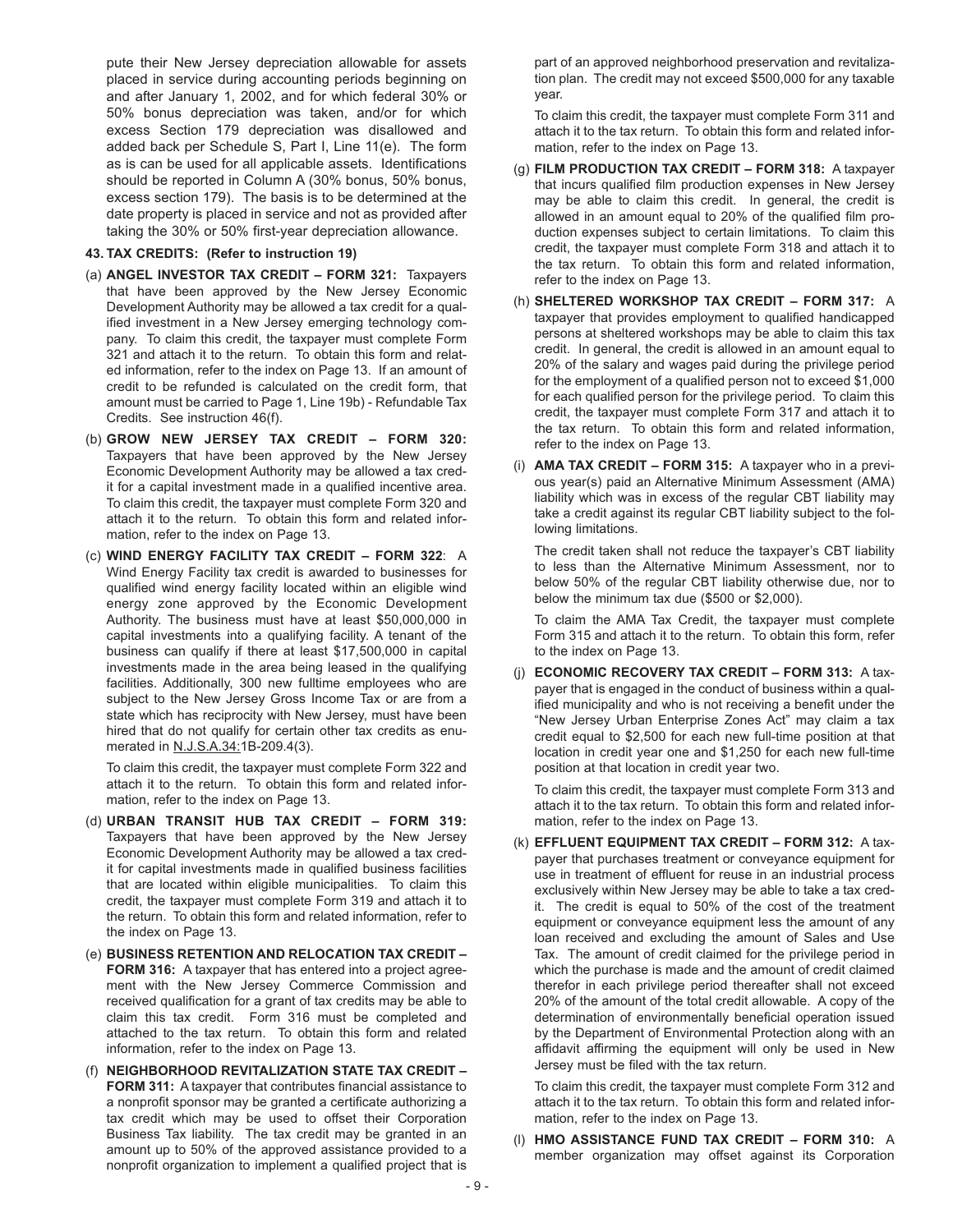Business Tax liability an amount of not more than 10% of any assessment for each of the five privilege periods beginning on or after the third calendar year commencing after the assessment was paid, except that no member organization may offset more than 20% of its Corporation Business Tax liability in any one year.

To claim this credit, the taxpayer must complete Form 310 and attach it to the tax return. To obtain this form and related information, refer to the index on Page 13.

(m) **SMALL NEW JERSEY-BASED HIGH-TECHNOLOGY BUSI-NESS INVESTMENT TAX CREDIT – FORM 308:** A taxpayer may claim a tax credit in an amount equal to 10% of the qualified investment made by the taxpayer during the tax year in a small-New Jersey-based high-technology business. The maximum allowable credit for each tax year is \$500,000 for each qualified investment made by the taxpayer. The small high-technology business must employ less than 225 employees, of which 75% must have jobs in New Jersey. The small high-technology business must conduct pilot scale manufacturing or qualified research in New Jersey in the fields of advanced computing, advanced materials, biotechnology, electronic device technology, environmental technology, and medical device technology. P.L. 1997, c. 349 (N.J.S.A. 54:10A-5.24b) expired for privilege periods beginning on and after July 1, 2001.

To claim this credit, the taxpayer must complete Form 308 and attach it to the tax return. To obtain this form and related information, refer to the index on Page 13.

(n) **NEW JOBS INVESTMENT TAX CREDIT – FORM 304:** This tax credit is available for investment in new or expanded business facilities that create new jobs in New Jersey. The investment must create at least 5 new jobs (50 for large businesses), and meet the median annual compensation requirement for the current tax year. New investment is not eligible for the credit unless the average value of all real and tangible personal property in this State has increased over the prior year.

The facilities must have been purchased from an unrelated party during or after the taxpayer's accounting period beginning on or after July 7, 1993, the effective date of this legislation. It must be employed by the taxpayer in a taxable activity and must not have been in use during the 90 day period prior to purchase. Investments which qualify for the Manufacturing Equipment and Employment Investment Tax Credit cannot also qualify for this credit.

A new employee means a New Jersey resident, hired to fill a regular, permanent position in this State which did not exist prior to the qualified investment, and would not exist but for the qualified investment. The employee must be unrelated to the taxpayer and must not have been employed by the taxpayer during the six months prior to the date the investment was placed in service or use.

The taxpayer cannot claim a credit for a number of new employees that exceeds either the increase in the taxpayer's average employment for the tax year, or one-half the taxpayer's average employment for the year. Also, individuals counted in determining the New Jobs Factor must not be ones for whom the taxpayer is allowed an Urban Enterprise Zone or Urban Development Project Employees Tax Credit.

A small or mid-sized business taxpayer must also meet the annual payroll and annual gross receipts requirements for the current tax year to qualify.

To claim this credit, the taxpayer must complete Form 304 and attach it to the tax return. To obtain this form and related information, refer to the index on Page 13.

(o) **MANUFACTURING EQUIPMENT AND EMPLOYMENT INVESTMENT TAX CREDIT – FORM 305:** Investments in qualified manufacturing equipment made in tax years beginning on or after January 1, 1994, may be eligible for the Manufacturing Equipment and Employment Investment Tax Credit. Such investment has the benefit of allowing a tax credit computation for the tax year in which the investment was made as well as each of the following two tax years. The tax credit computation for the first year is based on the cost of the qualified manufacturing equipment placed in service in New Jersey during that tax year. The computations for the two following tax years are based on the average increase in New Jersey residents employed in New Jersey subject to a limitation based on the cost of the investment made in the first year.

The manufacturing equipment portion is limited to 2% (or 4%, if applicable) of the investment credit base of qualified equipment placed in service in the tax year, up to a maximum allowed credit for the tax year of \$1,000,000. The employment investment portion is valid for each of the two tax years next succeeding the tax year for which the manufacturing equipment credit is allowed, but is limited to 3% of the investment credit base, not to exceed a maximum allowable amount for each of the two tax years of \$1,000 multiplied by the increase in the average number of qualified employees.

To claim this credit, the taxpayer must complete Form 305 and attach it to the tax return. To obtain this form and related information, refer to the index on Page 13.

(p) **RESEARCH AND DEVELOPMENT TAX CREDIT – FORM 306:** A taxpayer that has performed qualified research activities in New Jersey may be eligible to claim the Research and Development Tax Credit. A credit for increased research activities is allowed based on qualified expenditures made in taxable years beginning on and after January 1, 1994. It provides a credit of 10% of the excess qualified research expenses over a base amount plus 10% of the basic research payments.

Qualified research is limited to scientific experimentation or engineering activities designed to aid in the development of a new or improved product, process, technique, formula, invention, or computer software programs held for sale, lease, or license, or used by the taxpayer in a trade or business. For in-house research expenses (see Section 41(b)(2) of the Internal Revenue Code), this trade or business requirement will be met if the taxpayer's principal purpose for conducting the research is to use the results of the research in the active conduct of a future trade or business (see Section 41(b)(4) of the Internal Revenue Code).

To claim this credit, the taxpayer must complete Form 306 and attach it to the tax return. To obtain this form and related information, refer to the index on Page 13.

(q) **RECYCLING EQUIPMENT TAX CREDIT – FORM 303:** A taxpayer that purchased qualified recycling equipment on or after October 1, 1987, and received a certification for this equipment from the Commissioner of the Department of Environmental Protection may be eligible to claim the Recycling Equipment Tax Credit. The recycling equipment must have been used exclusively within New Jersey, except for vehicles which must have been used primarily within New Jersey.

The legislation governing this tax credit expired on December 31, 1996, however, any unused credits claimed prior to January 1, 1997, can be taken on the current tax return subject to the limitations set forth on Form 303.

To claim this credit, the taxpayer must complete Form 303 and attach it to the tax return. To obtain this form and related information, refer to the index on Page 13.

(r) **REDEVELOPMENT AUTHORITY PROJECT TAX CREDIT – FORM 302:** Any taxpayer that is actively engaged in the conduct of business at a location within a project as defined in N.J.S.A. 55:19-1 et seq., and whose business at that location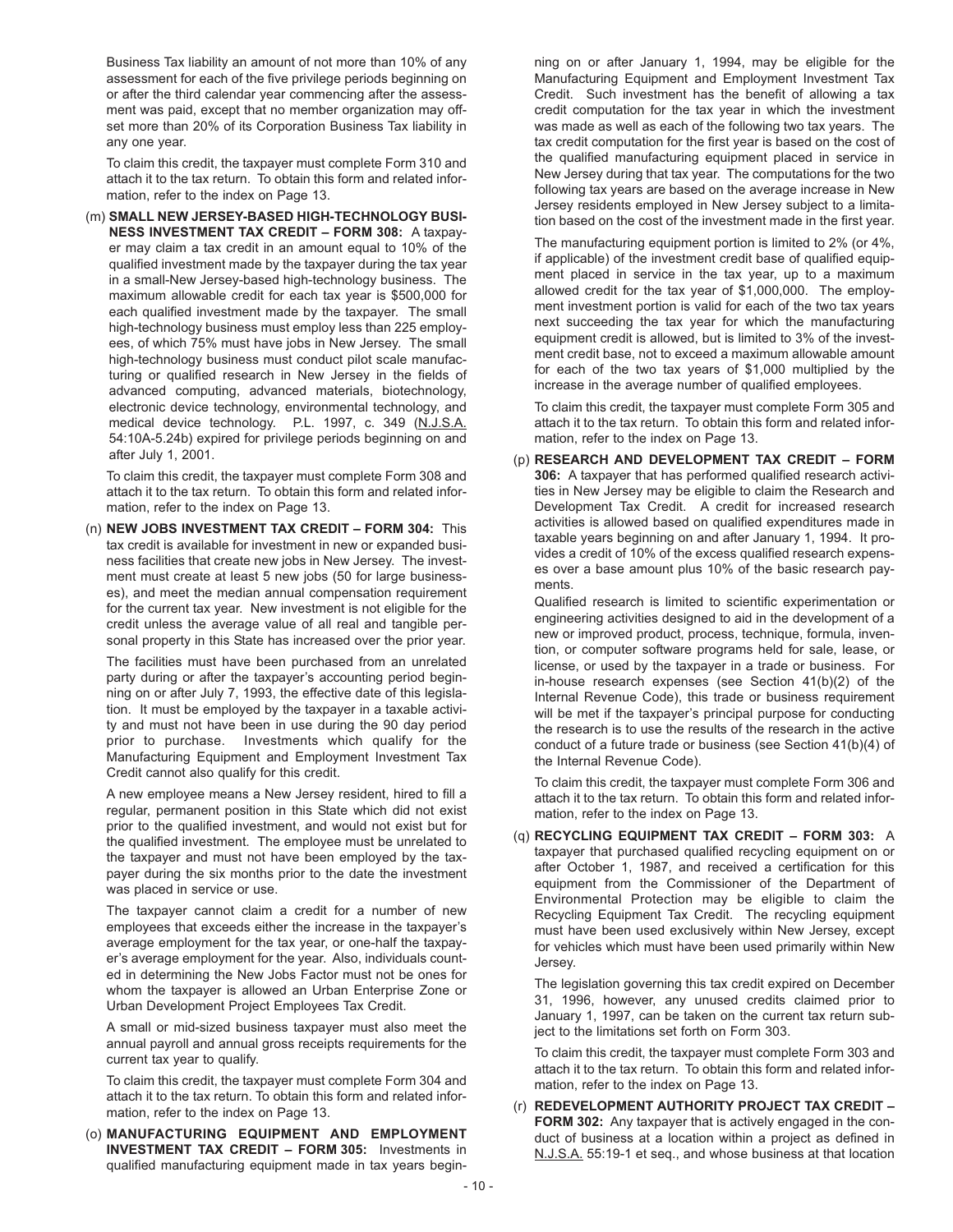consists primarily of manufacturing or other business that is not retail sales or warehousing oriented, may be entitled to claim the Redevelopment Authority Project Tax Credit. This credit is allowed in the tax year next following the tax year of qualification. To claim the credit, the taxpayer must complete Form 302 and attach it to the tax return. To obtain this form and related information, refer to the index on Page 13. Inquiries regarding the projects should be directed to the New Jersey Redevelopment Authority, PO Box 790, Trenton, New Jersey 08625-0790, phone (609) 292-3739.

(s) **URBAN ENTERPRISE ZONE TAX CREDITS:** A taxpayer that has been designated as a "qualified business" as defined in the New Jersey Urban Enterprise Zones Act, N.J.S.A. 52:27H-60 et seq., may qualify for either an employee tax credit or an investment tax credit. To be eligible, the taxpayer must have been certified as a qualified business by the Urban Enterprise Zones Authority. Certification is renewable annually. The urban enterprise zones are located in Asbury Park, Bayonne City, Carteret, East Orange, Elizabeth, Gloucester City, Guttenberg, Hillside, Irvington, Jersey City, Kearny, Lakewood, Long Branch, Millville, Mount Holly, New Brunswick, North Bergen, Orange, Passaic, Paterson, Pemberton Township, Perth Amboy, Phillipsburg, Pleasantville, Roselle Borough, Union City, Vineland, West New York, and the Joint Wildwoods. Further information can be obtained from the New Jersey Urban Enterprise Zone Program, PO Box 822, Trenton, New Jersey 08625-0822, phone (877) 913-6837.

The forms required to validate the employee tax credit (Form 300) and the investment tax credit (Form 301) can be obtained by following the instructions on Page 13. Specific information on these tax credits can be obtained from the Regulatory Services Branch, PO Box 269, Trenton, NJ 08695- 0269, phone (609) 292-5994.

- (1) **Employees Tax Credit Form 300:** This credit is available to a taxpayer that was certified as a qualified business in the preceding tax year as well as the current tax year. Qualifying employees must have been hired after certification and must have worked six consecutive months in the tax year following the tax year in which employment began. To claim the credit, a completed Form 300 must be attached to the tax return.
- (2) **Investment Tax Credit Form 301:** A qualified business which is not entitled to an employee tax credit may be entitled to the investment tax credit. This credit is only available to an employer with less than 50 employees. The investment must be at least \$5,000 if there are 10 or fewer employees, and increases by \$500 for each additional employee. To qualify for the credit, the investment must be approved by the Urban Enterprise Zones Authority. A completed Form 301 must be attached to the tax return to validate the investment tax credit claim.
- (t) **Residential Economic Redevelopment and Growth Tax Credit – Form 323:** Taxpayers that have been approved by the New Jersey Economic Development Authority may be allowed a tax credit in lieu of an incentive grant. To claim this credit, the taxpayer must complete Form 323 and attach it to the return. To obtain this form and related information, refer to the index on Page 13.
- (u) **BUSINESS EMPLOYMENT INCENTIVE PROGRAM TAX CREDIT – FORM 324**: In order to qualify for this tax credit, the taxpayer must have received a tax credit certificate issued by the New Jersey Economic Development Authority. If the taxpayer claims this credit on Form CBT-100, Form CBT-100S, or Form BFC-1, a completed Form 324 and EDA certificate must be attached to the return to validate the claim. The forms should be sent by mail to the New Jersey Division of Taxation, Office Audit at P.O. Box 269 Trenton, NJ

08646-0269. Failure to submit this documentation by mail will result in the delay and/or denial of thetax credit claimed.

- (v) **PUBLIC INFRASTRUCTURE TAX CREDIT FORM 325**: In order to qualify for this tax credit, the taxpayer must have received a tax credit certificate issued by the New Jersey Economic Development Authority. If the taxpayer claims this credit on Form CBT-100, Form CBT-100S, or Form BFC-1, a completed Form 325 and EDA certificate must be attached to the return to validate the claim. The forms should be sent by mail to the New Jersey Division of Taxation, Office Audit at P.O. Box 269 Trenton, NJ 08646-0269. Failure to submit this documentation by mail will result in the delay and/or denial of the tax credit claimed.
- (w) **OTHER TAX CREDITS**: Line 23 on Schedule A-3 provides for any valid tax credit(s) allowable in accordance with the New Jersey Corporation Business Tax Act that were not enacted at the time that this packet was printed. Any tax credit(s) claimed on this line must be documented with a valid New Jersey Corporation Business Tax Credit Form, which is required to be submitted with the tax return.
- **44. INSTALLMENT PAYMENTS:** Taxpayers are required to make installment payments of estimated tax. The requirement for making these payments is based on the amount of the total tax liability shown on the most recent return.
	- (a) **If the 2016 Total Tax Liability is greater than \$500,** the taxpayer must make installment payments towards 2016. These payments are to be made on form BFC-150 and are due on or before the 15th day of the 4th, 6th, 9th and 12th months of the tax year. Details for making these payments can be found in the BFC-150 instructions.
	- (b) **If the 2016 Total Tax Liability is \$500,** installment payments may be made as indicated in (a) above **OR** in lieu of making installment payments, the taxpayer may make a payment of 50% of the 2015 total tax liability. For taxpayers who qualify and wish to take advantage of this option, enter on Line 16, 50% of the amount on Line 13. This will become part of the payment to be made with the 2015 return and installment payments will not be required. This payment should be claimed as a credit when filing the 2016 return.
- **45. PAYMENTS AND CREDITS:** Credit for the total amount of the payments and credits listed below should be taken on Page 1, Line 19:
	- (a) Include installment tax payments made with form BFC-150 as well as any payment made on Line 19 of the 2013 tax return.
	- (b) Include the payment, if any, that was remitted with the tentative return, form BFC-200-T.
	- (c) Include any overpayment from the preceding tax return which the taxpayer elected to have credited to the current year's tax. Do not include any amount of the overpayment which the taxpayer elected to have refunded.
	- (d) Include any payments remitted electronically through the Electronic Funds Transfer Program.
	- (e) **Line 19(a)** Include the total payments made by partnerships on behalf of the taxpayer that are reported in Column 7 on Schedule P-1. Submit copies of the K-1's reflecting payments made by each partnership entity.
	- (f) **Line 19(b) –** Include the amount of credit(s) calculated on the applicable credit form(s) that is statutorily refundable.

**NOTE:** PC installment payments from the prior year may not be used to offset any current year tax liability and are **NOT** eligible for refund.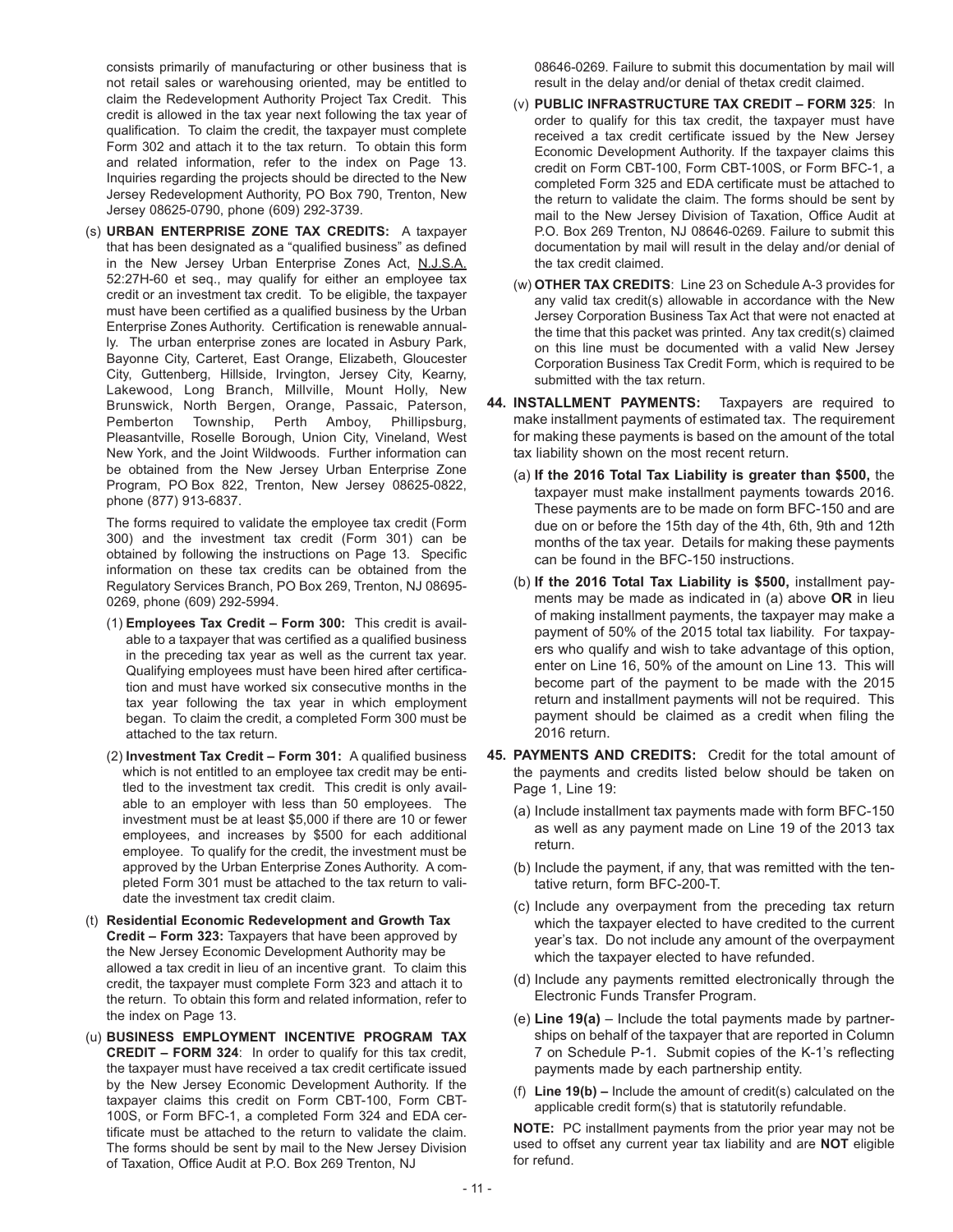#### **46. DELINQUENT FILING AND/OR TAX PAYMENT– COMPU-TATION OF PENALTY AND INTEREST:**

**Note:** PC installment payments from the prior year may not be used to offset any current year tax liability and are **NOT** eligible for refund.

**Late Filing Penalty** – 5% per month or fraction thereof on the amount of underpayment not to exceed 25% of that underpayment, except if no return has been filed within 30 days of the date on which the first notice of delinquency in filing the return was sent, the penalty shall accrue at 5% per month or fraction thereof of the **total** tax liability not to exceed 25% of such tax liability. Also, a penalty of \$100 for each month the return is delinquent may be imposed.

**Late Payment Penalty** – 5% of the balance of tax due paid after the due date for filing the return may be imposed.

**Interest** – The annual interest rate is 3% above the average predominant prime rate. Interest is imposed each month or fraction thereof on the unpaid balance of tax from the original due date to the date of payment. At the end of each calendar year, any tax, penalties, and interest remaining due will become part of the balance on which interest will be charged. The interest rates assessed by the Division of Taxation are published in the quarterly issues of the *New Jersey State Tax News*. See "Tax Forms and Information" on Page 13 for information on obtaining copies of the newsletter.

**NOTE**: The average predominant prime rate is the rate as determined by the Board of Governors of the Federal Reserve System, quoted by commercial banks to large businesses on December 1st of the calendar year immediately preceding the calendar year in which payment was due or as redetermined by the Director in accordance with N.J.S.A. 54:48-2.

**Civil Fraud –** If any part of an assessment is due to civil fraud, there shall be added to the tax an amount equal to 50% of the assessment in accordance with N.J.S.A. 54:49-9.1.

**UNDERPAYMENT OF ESTIMATED TAX:** Taxpayers must use either Form BFC-160-A or BFC-160-B to determine whether an underpayment exists in any of the installment payment periods and if the corporation is subject to an interest charge on such underpayment, the amount of interest. If the taxpayer qualifies for any of the exceptions to the imposition of interest for any of the installment payments, Part II must be completed and should be filed with the taxpayer's return, Form BFC-1, as evidence of such exception. The BFC-160 must be attached to the return and any interest due included on Line 21, Page 1 of the form BFC-1.

- **47. REFERRAL COST RECOVERY FEE:** In accordance with N.J.S.A. 54:49-12.3, a Referral Cost Recovery Fee of 10.7% of any tax, penalty and interest due will be added to your liability if the matter is assigned to an outside collection agency. For delinquent periods, if that period is assigned to an outside collection agency, a Referral Cost Recovery Fee will be assessed prior to the filing of a Certificate of Debt.
- **48. AMENDED RETURNS:** To amend BFC-1 returns, use the BFC-1 form for the appropriate tax year and write "AMENDED RETURN" clearly on the front page of the form. Mail to: State of New Jersey, Division of Taxation, Special Audit Group, PO Box 271, Trenton, NJ 08695-0271.